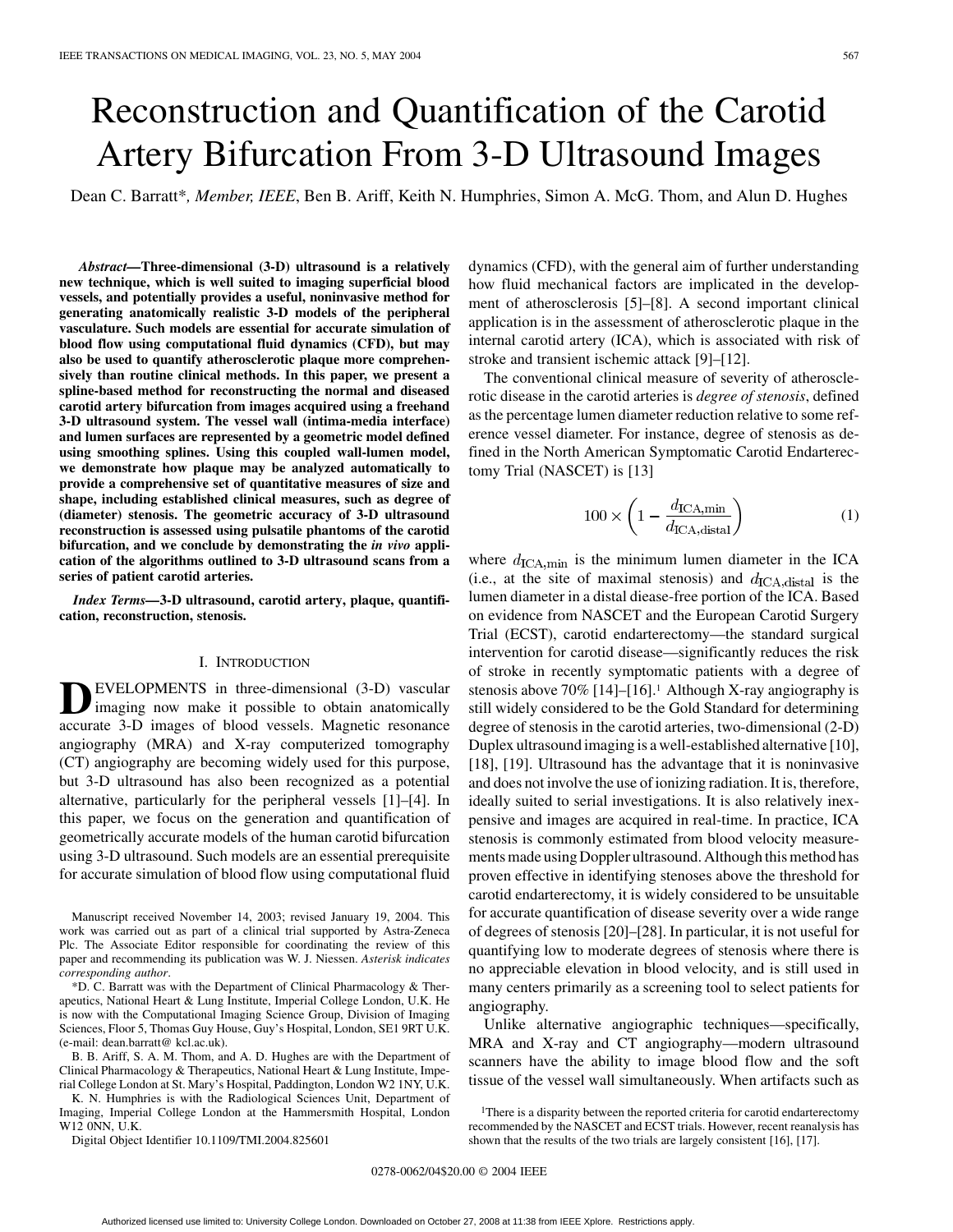acoustic shadowing do not obscure visualization of plaque, it is possible to measure plaque and vessel dimensions directly, rather than indirectly from localized narrowing of the vessel lumen as is the case with angiographic methods and Doppler ultrasound. Although this results in a definition of degree of stenosis that differs from that used in the NASCET or ECST trials, this method avoids inherent underestimation of plaque severity, which is one limitation to angiographic imaging, modality-specific artifacts notwithstanding. Underestimation of the amount of plaque is especially likely when the disease is diffuse or where significant remodeling of the vessel wall has taken place [\[29](#page-15-0)]–[\[32\]](#page-15-0). Direct measurement from B-mode images overcomes this limitation, and is valuable for quantification of low to moderate stenoses, which can be difficult to identify using other techniques.

Although Doppler ultrasound has largely superceded direct measurement in the quantification of carotid plaque in routine clinical practice, recent advances in ultrasound imaging have resulted in considerable improvements in image resolution and quality. This, combined with the well-documented limitations of Doppler ultrasound and developments in 3-D ultrasound imaging [\[33](#page-15-0)]–[\[41\]](#page-15-0), provides an impetus for revisiting methods for quantifying atherosclerotic plaque directly from ultrasound images. This approach has already been investigated using conventional 2-D B-mode imaging [[42\]](#page-15-0), [\[43](#page-15-0)], but 3-D ultrasound has the potential to provide more accurate and comprehensive quantification of plaque.

To date, a number of researchers have investigated the use of 3-D ultrasound to quantify carotid plaque [\[44](#page-15-0)]–[[56\]](#page-16-0). However, the majority of these studies have concentrated on measuring plaque dimensions and volume without considering the geometric relationship between plaque and the vessel wall. Knowledge of this relationship is important because it allows the true severity of disease to assessed. One exception is Yao and co-workers who also determined plaque length and the degree of stenosis from parallel cross-sectional slices [[56\]](#page-16-0). A recent study by Gill *et al.* reported on the application of a two-step dynamic balloon method for modeling the lumen of the carotid bifurcation from 3-D ultrasound images [[57\]](#page-16-0). Although the geometric accuracy and variability of the technique were found to be good compared with results based on manual segmentation, the algorithm was found to be sensitive to image speckle and model starting parameters. As a result, the surface mesh sometimes became self-intersecting if the model parameters were not chosen appropriately. Moreover, no attempt was made to quantify plaque from the model in this study.

Kovalski *et al.* developed an algorithm for 3-D reconstruction of a geometric model of the lumen and wall of coronary arteries from intravascular ultrasound images [[58\]](#page-16-0). Although they suggest that the algorithm may provide an accurate clinical tool for quantitative assessment of the plaque and lumen, this was not explored.

The principal contribution of the work presented in the present paper is the development of methods for quantifying 3-D geometric surface models of normal and diseased carotid bifurcations reconstructed from noninvasive 3-D ultrasound images. A novel aspect of our approach is the coupled reconstruction of both the lumen and wall surfaces. A spline-based surface representation was chosen so that a degree of smoothing could be included in the reconstruction. Although smoothing is generally undesirable for the lumen surface in order to preserve small-scale plaque surface features, the vessel wall can be reasonably assumed to be smooth. The spline-based surface representation provides a compact surface representation from which precise geometric measurements can be computed automatically to an arbitrary resolution. In particular, we show how the combined wall-lumen model is used to calculate degree of stenosis within a transverse plane at any location along the ICA. Quantification of plaque volume, volumetric stenosis, plaque length and plaque distribution are also demonstrated. Similar ideas have been applied in order to monitor the progression of atherosclerotic disease in lower extremity bypass grafts and the 3-D geometry of abdominal aortic aneurysms [\[59](#page-16-0)]–[[61\]](#page-16-0), but we are not aware of any previous work to comprehensively quantify plaque in the carotid bifurcation using noninvasive 3-D ultrasound.

#### II. THREE-DIMENSIONAL ULTRASOUND ACQUISITION

The freehand 3-D ultrasound system used in this study was described previously in [\[62](#page-16-0)] and [\[63](#page-16-0)]. The system employs a pulsed-dc electromagnetic tracking device (pcBIRD, Ascension Technologies Inc., VT) and interfaces with a commercial ultrasound scanner used for routine vascular investigations (HDI-5000, ATL-Philips Ltd., Bothell, WA). The sensor of the tracking device is mounted on the ultrasound scan probe (L12–5, 5–12 MHz broadband, linear-array transducer) to enable 2-D ultrasound images to be located in 3-D space. Digital image and positional data were captured simultaneously at regular intervals, synchronized to an analogue trigger pulse generated by a data acquisition board in the host PC. To reduce artifacts due to the pulsatile vessel motion, each image was captured following a fixed delay  $(\sim 400 \text{ ms})$  relative to the peak of the electrocardiogram (ECG) R-wave. This ensured that images were obtained at a consistent point during the diastolic phase of the cardiac cycle. The trigger delay could be 'tuned' for individual subjects so that maximal color filling occurred when power mode imaging was used.

During acquisition, digital ultrasound image data were stored on the scanner in a prescan-converted format. At the end of each 3-D ultrasound acquisition, image data were downloaded to the host PC using a direct network connection and proprietary software, called HDILab, supplied by the ultrasound manufacturer. A 3-D ultrasound scan involved slowly sweeping the scan-probe across the skin surface with the scan-probe orientated so that transverse images of the vessel were acquired. During a typical 3-D ultrasound sweep, 50–140 images were captured.

In this paper, both B- and power mode images were obtained with a fixed depth setting of 4 cm and a single focal zone placed at a depth of 2 cm. Power mode images comprise a grayscale B-mode image with the power Doppler signal displayed as a colored overlay, as shown in Fig. 1(a). Moving the scan-probe slowly ensured that so-called flash artifacts were avoided, and, since prescan-converted image data were stored, it was possible to separate the B-mode and color components using the HDILab software [see Fig. 1(b)]. This was useful as it meant that the color overlay could be turned off so that power Doppler artifacts did not adversely affect the image analysis.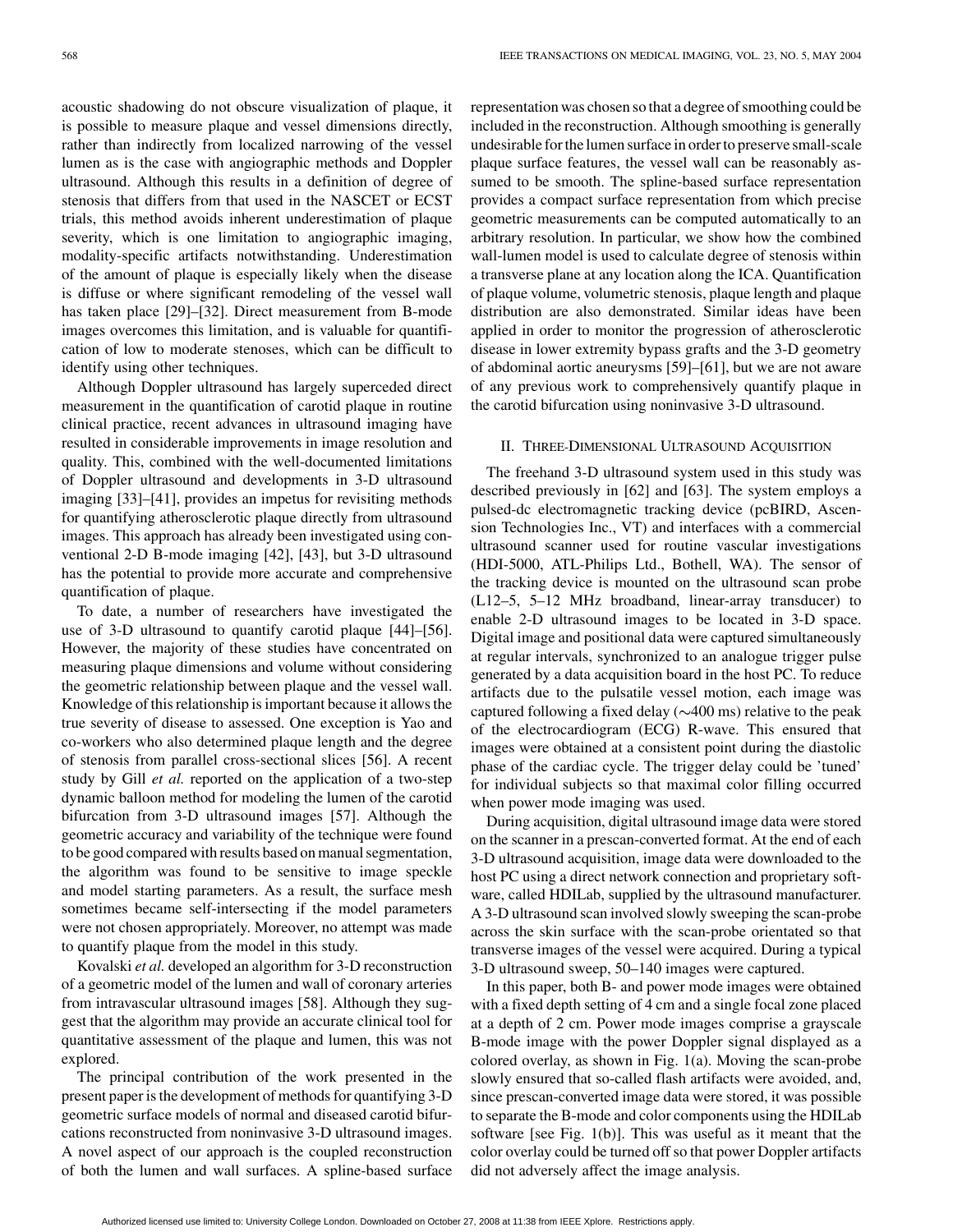

Fig. 1. (a) Example of a transverse power mode ultrasound image of the internal and external carotid arteries (labeled ICA and ECA, respectively). The orange region represents the color-coded power of the backscattered Doppler signal from flowing blood, superimposed onto the B-mode image. An atherosclerotic plaque is visible in the ICA. (b) The B-mode component of the image. (c) Segmented wall and lumen boundaries of the ICA (shown in green and red, respectively). The region between these boundaries is occupied by plaque.



Fig. 2. Block diagram of the reconstruction of the wall of the carotid bifurcation.  $p_C$  and  $p_{\text{wall}}$  are smoothing parameters for the cubic smoothing spline defined in (2). k is a positive integer, defined in (3), and N sets the number of vertices in the polygonal approximation of cross-sectional vessel contours.

#### III. RECONSTRUCTION OF THE VESSEL WALL

There are numerous reports in the literature on the segmentation and 3-D reconstruction of blood vessels from medical images [\[8](#page-15-0)], [\[64](#page-16-0)]–[[67\]](#page-16-0). The algorithm presented below is suitable for reconstructing vessel surfaces from cross-sectional contours extracted from a series of nonparallel 2-D images. Surfaces are represented using smoothing splines, which have the advantage that a variable degree of surface smoothing can be applied. However, any type of curve could be used in principle. A block diagram of the basic steps involved in the reconstruction of the vessel wall is shown in Fig. 2. Reconstruction of the lumen for the case of diseased arteries is described in Section IV.

# *A. Preprocessing*

Ultrasound images acquired using the freehand 3-D ultrasound system were segmented manually with software written using Matlab version 6 (The Mathworks Inc., Natick, MA). The software provided an easy-to-use user interface for segmenting the vessel wall and lumen directly from the acquired ultrasound images. Overlapping ultrasound slices were removed prior to segmentation and, although the power Doppler component was found to be useful for locating the lumen, only the B-mode component of each image was used when delineating the wall and lumen boundaries in order to eliminate errors due to color artifact. For the purposes of this study, the vessel wall and lumen boundaries are defined as follows: the lumen is the boundary enclosing the interior region of the vessel through which blood flows. The lumen appears as a dark region in a B-mode image [see Fig. 1(b) and (c)]. The vessel wall is the boundary delineated by the intima-media interface. The intima-media interface is frequently visible in transverse ultrasound images, except in cases where artifacts—for example, an acoustic shadow cast by a dense or calcified plaque—may obscure visualization of this boundary.

On transverse images of the carotid arteries, the vessel wall was always defined by a closed contour, whereas plaque was delineated using either an open or closed contour, represented by a cubic spline. Since the radius of curvature of each carotid artery is usually very large compared with its diameter, and the rate of change of vessel wall diameter is slow, cross sections of the vessel wall could usually be approximated by an ellipse in all regions apart from the region immediately proximal to the flow divider. The vessel wall in the slice immediately proximal to the flow divider was defined as two overlapping ellipses. This led to a convenient representation for the bifurcation with the flow-divider defined implicitly by the intersection of the tubular models of the internal and external carotid arteries (see Section III-B below).

For simplicity, the vessel wall and lumen were assumed to be identical for young, healthy subjects, since the intima-media thickness (IMT) is very small. This is because the thin intimal layer tends only to be clearly visible in a transverse ultrasound image along a short segment of the inferior vessel wall, where the vessel is approximately perpendicular to the direction of the ultrasound beam. An improved estimate of the vessel lumen could be obtained by assuming a uniform IMT around the circumference of the vessel and subtracting this from the wall boundary. For many patients with atherosclerotic plaque, however, the lumen and wall boundaries are clearly distinguishable, with the region between corresponding to plaque [see Fig. 1(c)].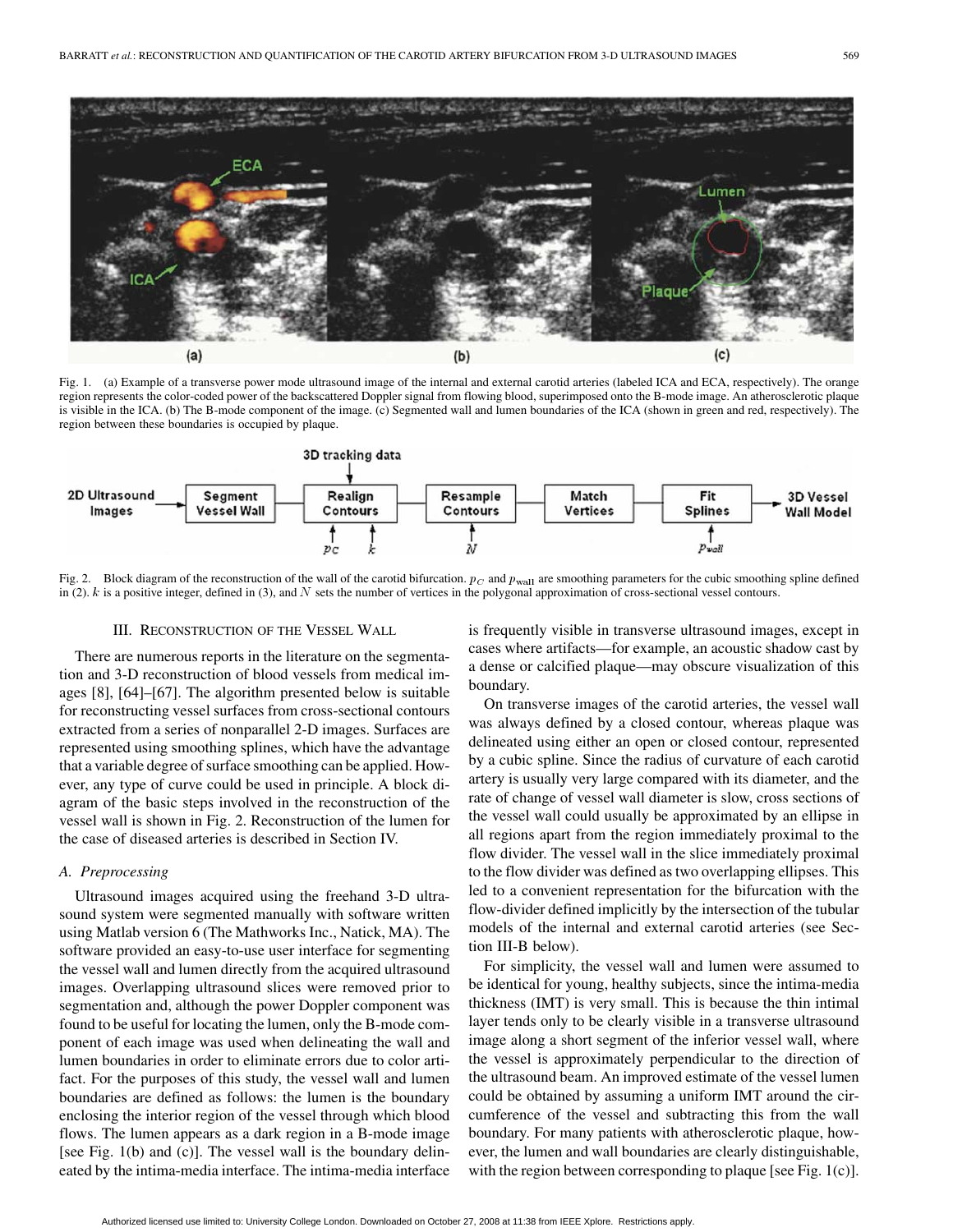Before reconstruction, cross-sectional wall contours were shifted so that their centroids coincided with a smooth curve fitted to the original centroid positions [\[7](#page-15-0)]. This step was useful to remove small 3-D localization errors largely due to vessel movement caused by pulsatile blood flow or pressure applied by contact between the scan-probe and skin surface. Errors in contour positions may also occur if the scan-probe is moved rapidly due to the lack of synchrony between the image capture and position measurement caused by small delays inherent in the acquisition system. Although the sweep speed was limited to avoid this effect in the sweep direction, in practice, small but rapid translations of the scan-probe approximately perpendicular to the skin surface can occur involuntarily. These effects can sometimes result in a small number slices being significantly misaligned ( $> 2$  mm), which may be considered as outliers. To compensate for such errors, a correction method was applied that is robust to outliers. The method described below was implemented using the Matlab Spline Toolbox version 3, and is only directly applicable to wall contours, where the assumption of a slowly changing centroid is valid. For the case of a stenosed vessel, the shift computed for each wall contour was also applied to the lumen contours as they are physically connected.

The wall contours for the internal, external and common carotid arteries were treated separately. A weighted, cubic smoothing spline,  $f(s)$ , was fitted to wall contour centroids for each artery by minimizing the expression [[68\]](#page-16-0)

$$
p_C \sum_i w_i (v_i - f(s_i))^2 + (1 - p_C) \int_0^L f''(s)^2 ds \tag{2}
$$

where  $p_C \in [0, 1]$  is a smoothing parameter;  $w_i$  is a weight, which governs the relative influence of the *i*th centroid;  $v_i$  is the  $x$ -,  $y$ -, or z component of the position vector that define the 3-D position of the *i*th centroid;  $s_i$  is the value of an arclength parameter  $s$  ( $0 \le s \le L$ ) for the *i*th centroid; and  $f''$ is the second derivative of  $f$  with respect to  $s$ . The summation component of (2) represents a measure of error of fit to the input points (centroids in this case), whereas the integral term is a measure of smoothness. Therefore, setting  $p_C = 1$  results in a least-squares fit with no smoothing.

In order to ensure robustness in the presence of outliers, a weight,  $w_i$ , was calculated for each centroid in turn by removing it (equivalent to setting  $w_i = 0$ ), fitting a uniformly weighted cubic smoothing spline to the remaining centroids (i.e.,  $w_i = 1$ ,  $j \neq i$ ), and then computing the Euclidean distance  $d_i$  between the removed centroid and the corresponding point on the fitted spline. The weight was then calculated using

$$
w_i = d_i^{-k} \tag{3}
$$

where k is a positive scalar exponent. Empirically, setting  $k$  to a value of 3 was found to work well for the data analyzed in this study.

After assigning values for all weights and fitting the weighted smoothing spline, each contour was translated within the sliceplane of the original acquired ultrasound image so that its centroid coincided with the intersection of the central axis curve and the image plane. This method assumes that misalignment



Fig. 3. The scheme used to match vertices on consecutive cross-sectional vessel contours,  $C_j$  and  $C_{j+1}$ , where the total Euclidean distance between matched vertices is minimized.



Fig. 4. Vertex matching scheme at the carotid bifurcation. (a) The common carotid contour, CCA\*, immediately proximal to the bifurcation, is defined as the union of the two intersecting contours, ICA\* and ECA\*. (b) Vertex matching proximal to the bifurcation is achieved by matching the vertices of CCA\* to those of the proximal contour, CCA. (c) Vertex matching distal to the bifurcation is achieved by independently matching the vertices of ICA\* and ECA\* to distal ICA and ECA contours, respectively. In this way, the geometry of the bifurcation is approximated implicitly by the intersection of the internal and external carotid arteries (modeled as tubes).

occurs primarily within the original acquisition plane, as discussed above; it does not account for positional errors in the direction of the sweep or rotational errors, which are assumed to be negligible.

#### *B. Spline-Based Surface Reconstruction Method*

In the method proposed here, which is shown schematically in Fig. 5, the vessel wall surface is reconstructed by fitting longitudinally oriented splines to matched points from adjacent cross-sectional vessel contours. Cubic smoothing splines were chosen for this purpose because of their ability incorporate a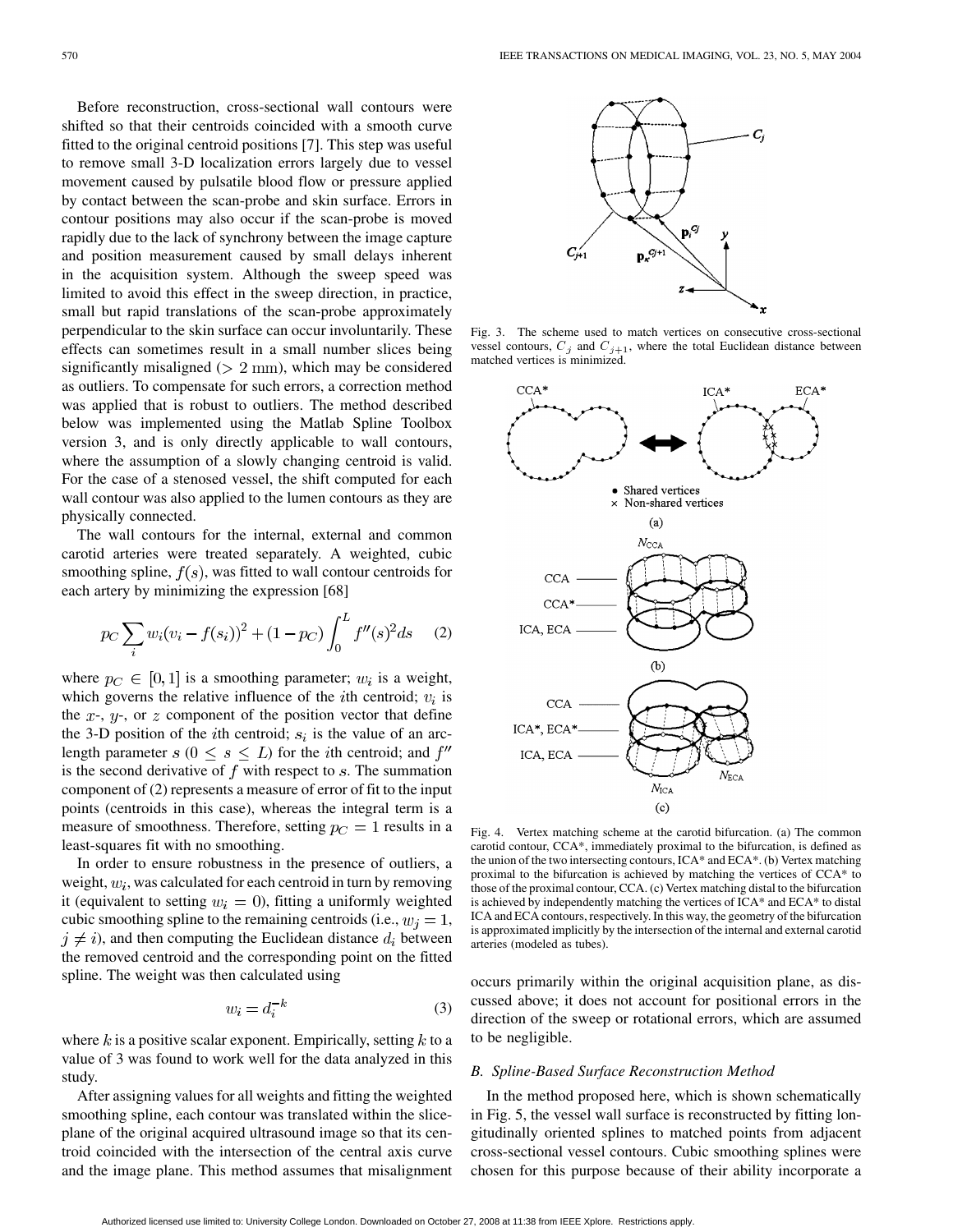

Fig. 5. Surface reconstruction of a patient's carotid artery bifurcation from a series of 2-D ultrasound images. (a) Cross-sectional wall contours located in 3-D following contour realignment. (b) Longitudinal smoothing splines fitted to matched vertices of adjacent contours. (c) Three-dimensional rendering of the reconstructed vessel wall surface.

variable degree of smoothing, determined by a smoothing parameter,  $p_{\text{wall}}$ . Initially, N equally spaced points (typically,  $N \geq$ ) are computed around each wall contour. By analogy with polygonal representation of a closed contour, these points are referred to here as vertices. Vertices on consecutive contours are matched by finding the value of the positive integer,  $\alpha$ , that minimizes the Euclidean distance,  $D$ , defined by

$$
D = \sum_{i=0}^{N-1} \left| \mathbf{p}_i^{C_j} - \mathbf{p}_{(i+\alpha)\bmod N}^{C_{j+1}} \right| \tag{4}
$$

where  $\mathbf{p}_i^{C_j}$  is the 3-D position vector of the *i*th vertex (0  $\leq$  $i \leq N - 1$ ) of the jth contour,  $C_j$  (see Fig. 3). Longitudinal smoothing splines are then fitted to each set of matched vertices.

To handle the carotid bifurcation, the following adaptations were made to the basic method described above: with reference to Fig. 4(a), the contour of the common carotid artery (CCA\*), immediately proximal to the flow divider is the union of the two overlapping internal and external carotid contours, defined explicitly during segmentation, and denoted by ICA\* and ECA\*, respectively. Contour CCA\* shares all of its vertices with ICA\* and ECA\*, and all common carotid contours proximal to the flow divider [CCA in Fig. 4(b)] are resampled so that they have the same number of vertices as CCA\*. Distal to the flow divider, the number of vertices in ICA\* and ECA\* must correspond to the number of vertices in internal and external carotid artery contours (ICA and ECA, respectively), as indicated in Fig. 4(c). Nonshared vertices of ICA\* and ECA\* are only matched with vertices from ICA and ECA on the distal side of the flow divider [see Fig. 4(c)]. In practice, it is convenient to work in the proximal to distal direction so that the ICA and ECA contours are resampled first. The overlapping contours ICA\* and ECA\* are then merged to form CCA\*, and proximal CCA contours are resampled so that they contain the same number of vertices as CCA\*, with

$$
N_{\text{CCA}} = N_{\text{ICA}} + N_{\text{ECA}} - N_{\text{extra}} \tag{5}
$$

where  $N_{\text{CCA}}$ ,  $N_{\text{ICA}}$ , and  $N_{\text{ECA}}$  are the number of vertices in the CCA, ICA, and ECA contours, respectively, and  $N_{\text{extra}}$  is the number of nonshared vertices.

Once contour vertices have been matched, smoothing splines are fitted along the whole length of the vessel. Because the iterative weighted smoothing spline algorithm outlined earlier is relatively expensive in terms of computation time, and has marginal benefit once centroid-based realignment of the original wall contours has been performed, a uniformly weighted smoothing spline  $[w_i = 1$  for all i in (2)] was used instead to provide a faster means of approximating wall surfaces. Fig. 5(b) demonstrates the result of fitting smoothing splines to the vertices of contours segmented from a 3-D ultrasound scan of a patient carotid bifurcation.

## IV. QUANTIFICATION OF CAROTID PLAQUE

# *A. Extension of Reconstruction Method to Diseased Vessels*

Using the method described above, it is possible to reconstruct the lumen surface in exactly the same way as the vessel wall. When plaque is present, however, it is likely that a higher value of the smoothing parameter,  $p_{\text{lumen}}$ , is appropriate to preserve irregular features in the plaque surface. In this case, the problem of surface discontinuity arises in disease-free regions, as illustrated in Fig. 6. Example wall and plaque contours, segmented from an original ultrasound slice, are shown in Fig. 6(a). The open plaque contour is defined by a spline, and merging the plaque and wall contours forms the closed lumen contour shown in Fig. 6(b). If the wall and lumen surfaces are then reconstructed independently using different smoothing parameter values, shape changes in disease-free regions of the vessel may lead to geometric discontinuity between the wall and lumen surfaces in these regions. Fig. 6(c) shows the contours generated by reslicing the reconstructed surfaces in the original slice plane. Apart from the obvious lack of correspondence, it is apparent that quantitative plaque measures, such as cross-sectional area and volume, will also be influenced by this effect. For instance, in the example illustrated in Fig. 6, the plaque cross-sectional area would be overestimated.

In order to avoid surface discontinuities, the scheme depicted in Fig. 7 was adopted. First, the vessel wall is reconstructed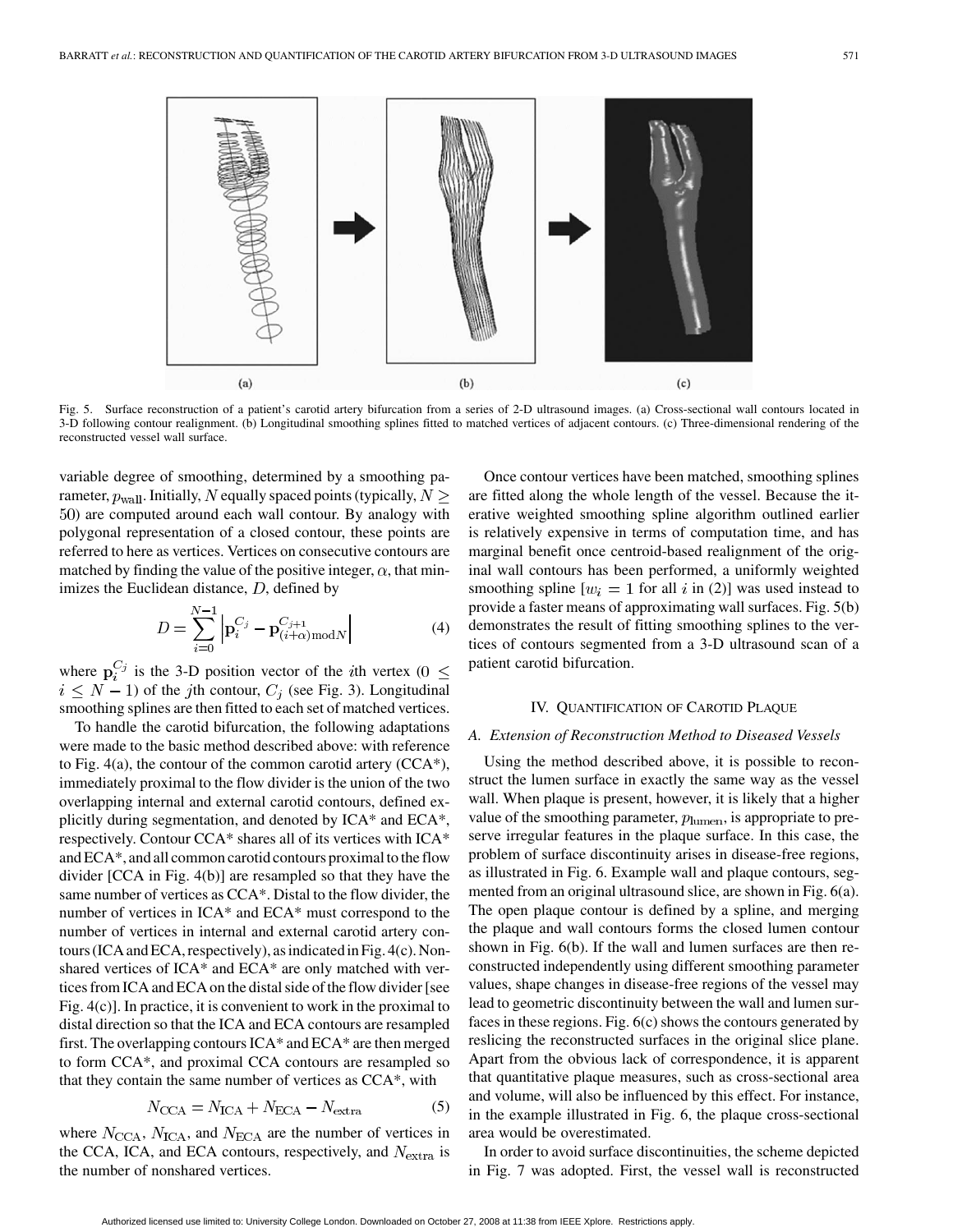

Fig. 6. Inconsistency of vessel wall and lumen surfaces in plaque-free regions following reconstruction. (a) The original segmented wall and plaque contours. (b) A closed lumen contour is formed by merging the plaque contour with the wall contour. (c) Since it can be assumed that the wall is smooth, but no such assumption holds for the lumen (the plaque surface may be irregular), the wall and lumen surfaces are reconstructed independently with different degrees of smoothing. The corresponding reconstruction functions are denoted by  $R_{\text{WALL}}$  and  $R_{\text{LUMEN}}$ , respectively. As a consequence, the cross-sectional wall and lumen contours obtained by reslicing the reconstructed surfaces in the original ultrasound slice plane do not coincide in the disease-free portion of the vessel.



Fig. 7. Block diagram of the coupled wall-lumen reconstruction scheme.  $p_{1$ <sub>umen</sub> is the smoothing parameter for the lumen reconstruction.

using an appropriately high degree of smoothing. The reconstructed wall surface is then resliced in planes of the original ultrasound slices and a set of new cross-sectional wall contours are generated (Section IV includes details of the reslicing method used). Now, for each slice, the lumen contour is defined according to the following rules. 1) if no plaque is present, the lumen contour is defined to be identical to the new wall contour. 2) If plaque is present on one side of the vessel wall, for which an open plaque contour (represented by a cubic spline) has been defined, the lumen contour is formed by merging the plaque contour with the new wall contour. 3) If plaque is present all around the circumference of the vessel (i.e., it forms a concentric stenosis), then the original lumen contour defined in the segmentation stage remains unchanged.

## *B. Determination of the Vessel Central Axes*

The central axis for a segment of vessel may be defined informally as the 3-D curve which passes through the centroids of cross sections along the length of the vessel. This definition was used in the wall contour realignment step described earlier and is adequate for this purpose. However, the geometry of the central axis using this definition is in general dependent on the orientation of the cross sections. Another potential problem occurs around bifurcations, where a change in cross-sectional shape proximal to the bifurcation results in a discontinuity between the parent and daughter vessels.

The first of these problems is addressed by the algorithm illustrated in Fig. 8, which is a 3-D extension of the one described by Smith *et al.* in [\[59](#page-16-0)]. After selecting an initial cut-plane approximately perpendicular to the vessel wall, the algorithm iteratively computes a normalized local direction vector,  $v_i$  for the vessel by averaging the unit tangent vectors at spline points intersected by the current cut-plane. After each iteration, the next cut-plane is defined as the plane perpendicular to  $v_i$ , which passes through the point with position vector  $\mathbf{p}_{i+1}$  and is given by

$$
\mathbf{p}_{i+1} = \mathbf{c}_i + \beta \mathbf{v}_i \tag{6}
$$

where  $\mathbf{c}_i$  is the position vector of the centroid of the *i*th contour and  $\beta$  is a small constant scalar.

This algorithm has the advantage that the course of a curved vessel is followed, ensuring that the cut-planes are optimally transverse, and was used in this study to compute the central axis curve for sections of the reconstructed carotid arteries with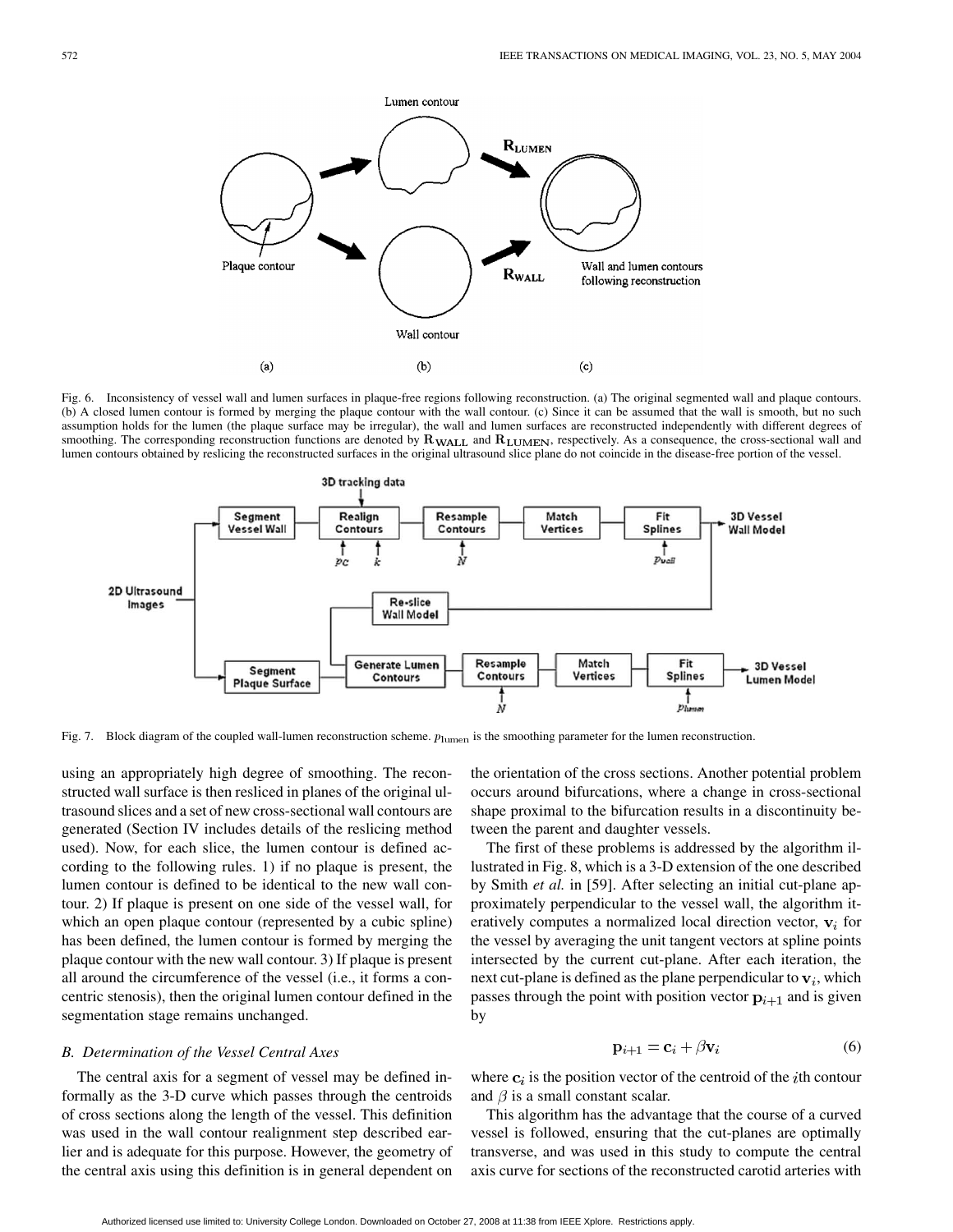

Fig. 8. Determination of the vessel central axis from the reconstructed wall surface. At each iteration of the algorithm a local direction vector, v, (shown as a large arrow) is found by averaging the unit vectors tangential to the longitudinal surface splines at the intersections with the current cut-plane. The cut-plane is then updated by finding the plane that is normal to this vector and passes through a point on the vector a short distance along the vessel.

an approximately circular cross section. In order to minimize the variability in determining whether a wall contour is circular, a dimensionless circularity measure,  $F$ , defined as

$$
F = \frac{4\pi A}{C^2} \tag{7}
$$

was calculated for each contour, where  $A$  and  $C$  are the area and circumference of the contour, respectively. It can be seen from (7) that  $F = 1$  when the contour is circular. A cut-off of  $F = 0.95$  was used to exclude noncircular cross sections immediately proximal to the flow divider. For the carotid bifurcation, three central axis curves were computed, one for each of the CCA, ICA and ECA segments. Continuity between these curves in the region of the flow divider was achieved by fitting cubic splines between the CCA segment and each of the daughter vessel segments resulting in a single, bifurcating central axis curve.

## *C. Planar Reslicing*

Reslicing the reconstructed vessel surfaces in transverse planes is an important operation for quantifying stenosis in 3-D. Using the vessel central axis as a reference, it is possible to reslice the vessel automatically along its length using cut-planes that are perpendicular to the vessel. This, in turn, allows automatic cross-sectional area and/or diameter measurements to be made at any point along the vessel. In principle, automatic analysis in this way is likely to increase the accuracy and precision of finding the maximum degree of diameter/area stenosis.

For the spline-based surface representation adopted here, the reslicing operation is equivalent to finding the set of spline intersections with a transverse cut-plane. The intersections define the vertices of a cross-sectional contour lying within the cut-plane. A cut-plane is uniquely defined by a position vector,  $\mathbf{p}_0$ , and two orthogonal unit vectors,  $\hat{\mathbf{v}}_x$  and  $\hat{\mathbf{v}}_y$ , which lie within the



Fig. 9. The intersection of a surface spline,  $f(s)$ , with a cut-plane.  $C$  and  $V$ denote 3-D coordinate systems for the cut-plane and reference, repsectively.

plane, as shown in Fig. 9. The position vector,  $\mathbf{p}_V$ , of an arbitrary point in space relative to a reference coordinate system  $V$ is then given by

$$
\mathbf{p}_V = \mathbf{p}_0 + a\hat{\mathbf{v}}_x + b\hat{\mathbf{v}}_y + c\hat{\mathbf{v}}_z \tag{8}
$$

where  $a, b$ , and  $c$  are scalars, and

$$
\hat{\mathbf{v}}_z = \hat{\mathbf{v}}_x \times \hat{\mathbf{v}}_y. \tag{9}
$$

Rewriting (8) in homogeneous vector-matrix form yields

 $\mathbf{r}$ 

$$
D_V = {}^V M_C D_C \tag{10}
$$

where  $\mathbf{p}_C = [a \quad b \quad c \quad 1]^\text{T}$  and

$$
{}^{V}\mathbf{M}_{C} = \begin{bmatrix} \hat{\mathbf{v}}_{x} & \hat{\mathbf{v}}_{y} & \hat{\mathbf{v}}_{z} & \mathbf{p}_{0} \\ 0 & 0 & 0 & 1 \end{bmatrix}
$$
(11)

is the  $4 \times 4$  matrix that represents the rigid-body transformation from the within-plane coordinate system,  $C$ , to  $V$ . Each piece of the 3-D cubic spline,  $f_V(s)$ , that intersects the cut-plane is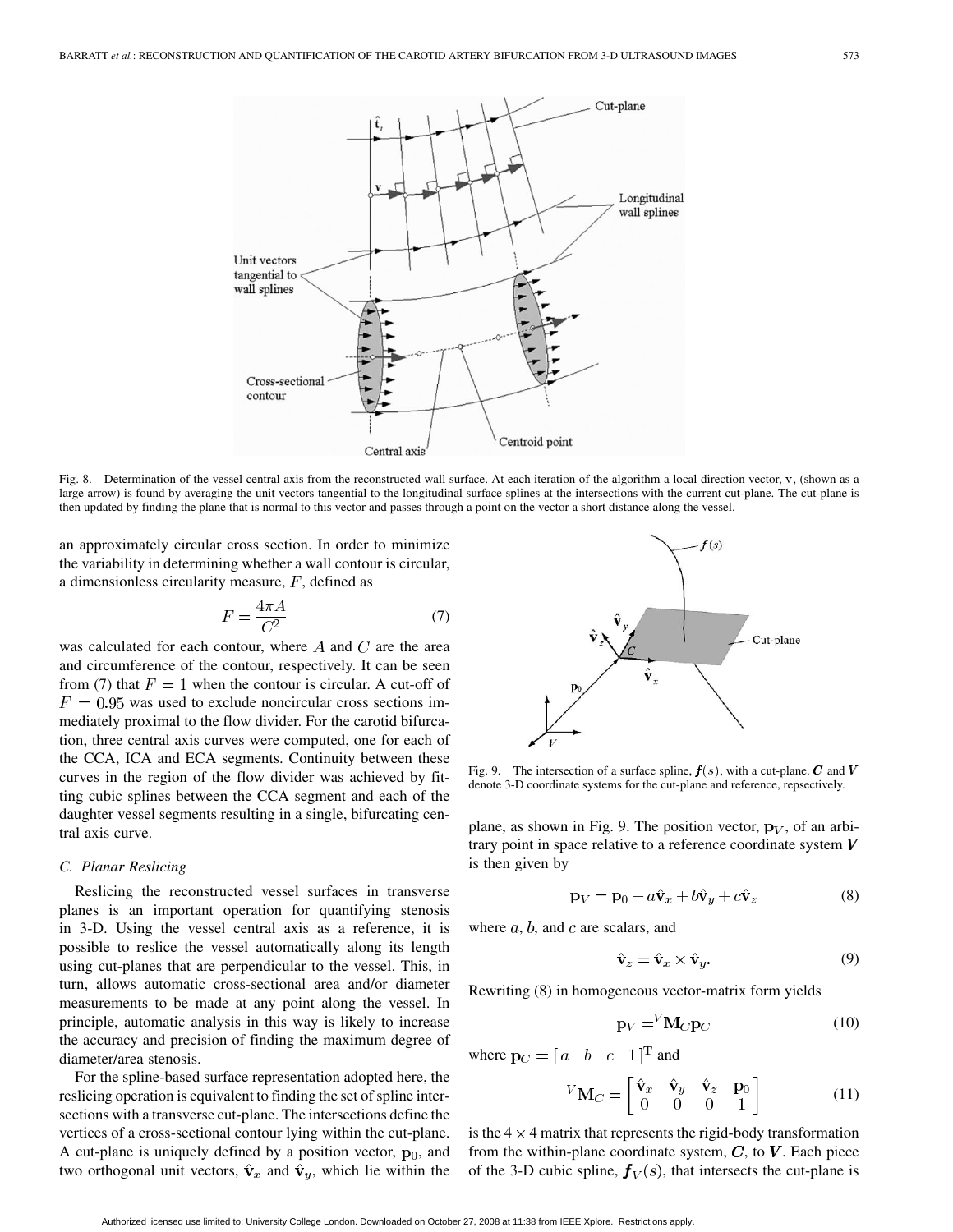

Fig. 10. Measurement of wall and lumen diameter ( $d_{\text{wall}}$  and  $d_{\text{lumen}}$ , respectively) in a stenosed artery. (a) When the lumen is concentric, diameters are measured along diametric lines ( $D_i$ ) passing through the centroid of the vessel wall. (b) When the lumen is eccentric, however, lumen diameters measured along some diametric lines, e.g.,  $D_1$ , may be arbitrarily small leading to an unrealistically high degree of stenosis. In this case, a stable definition of degree of stenosis is obtained by measuring diameters along the line that passes through the wall and lumen centroids  $(D_2)$ .

specified by three cubic polynomials in the (arc-length) parameter s, and may be expressed as

$$
\boldsymbol{f}_V(s,n) = \mathbf{G}_n[s^3 \quad s^2 \quad s \quad 1]^\mathrm{T} = \mathbf{G}_n \mathbf{s} \tag{12}
$$

where *n* denotes the *n*th piece and  $G_n$  is a 4  $\times$  4 coefficient matrix. Substituting (12) for  $\mathbf{p}_V$  in (10) and rearranging gives

$$
\boldsymbol{f}_{C}(s,n) = {}^{V}\mathbf{M}_{C}^{-1}\mathbf{G}_{n}\mathbf{s}.
$$
 (13)

Now, where the spline and cut-plane intersect, the  $z$  component of  $f_C$  must be zero. Hence, inspection of (13) indicates that finding the point of intersection reduces to finding the values for s and n for which  $Q_n(s) = 0$ , where  $Q_n$  is a cubic polynomial in s. The root of  $Q_n$  can be computed efficiently by first determining the piece that is known to intersect the plane by evaluating  $Q_n$  at the breaks between pieces. Assuming that a piece intersects the cut-plane just once, the initial condition for intersection then becomes

$$
Q_n(\xi_n)Q_{n+1}(\xi_{n+1}) \le 0 \tag{14}
$$

where  $\xi_n$  is *n*th break (i.e., the value of *s* at the beginning of the  $n$ th piece of a spline).

#### *D. Plaque Quantification*

A number of quantitative measurements can be determined after reslicing a vessel reconstruction serially along its length. Included in these are cross-sectional area or diameter stenosis, plaque volume and plaque length. When considering degree of stenosis, it is convenient to introduce the following generalized definition of the percentage stenosis index  $S_H$ :

$$
S_H = 100 \times \left(1 - \frac{H_{\text{lumen}}}{H_{\text{ref}}}\right) \tag{15}
$$

where  $H_{\text{lumen}}$  is some measurement of the lumen and  $H_{\text{ref}}$  is the corresponding reference measurement. These measurements may be either diameter, area or volume. When scanning the carotid arteries with ultrasound, the field of view is limited in practice due to the presence of the mandible, which often limits the extent of the ICA that can be practically imaged. For this reason, a definition of  $S_H$  where  $H_{ref}$  is the local cross-sectional diameter or area of the vessel wall within a slice is more appropriate for 3-D ultrasound than, say, the NASCET definition given earlier.

Both cross-sectional wall/lumen area and diameter can be computed rapidly from the spline-based reconstruction. For a concentric stenosis a large number of diameter measurements can be computed automatically over a range of orientations [see Fig. 10(a)]. However, as Fig. 10(b) illustrates, a problem arises when finding the minimum lumen diameter for an eccentric stenosis. When the lumen diameter is measured along a line passing through the centroid of the vessel wall contour, its magnitude decreases to zero as the line is rotated and clips the edge of the lumen contour. Consequently, an algorithm that naively finds the minimum lumen diameter will result in an erroneous degree of stenosis near to 100% being calculated. To overcome this difficulty, the diameter-based stenosis index was calculated using the diameter measured along a line that passes through the centroids of both the wall and lumen contours when the wall centroid lies outside of the lumen contour, as shown in Fig. 10(b).

Although single-valued measures of stenosis are widely used, they convey no information about the distribution of disease within a vessel. As true transverse measurements can be computed anywhere along a vessel from a 3-D reconstruction, it is a simple matter to obtain a stenosis profile as function of length along the vessel. In this way, quantitative information on plaque distribution is obtained, which may be clinically useful. Furthermore, a volumetric stenosis index may be defined, where  $H_{\text{lumen}}$  and  $H_{\text{ref}}$  in (15) are the lumen and wall volumes within a section of vessel. Using this definition,  $S_H$  then represents a gross measure of the "plaque burden," which is also a potentially useful parameter for clinical assessment. In this study, volumes were calculated using a simple planimetric method and cross-sectional contours obtained by reslicing the vessel surface models.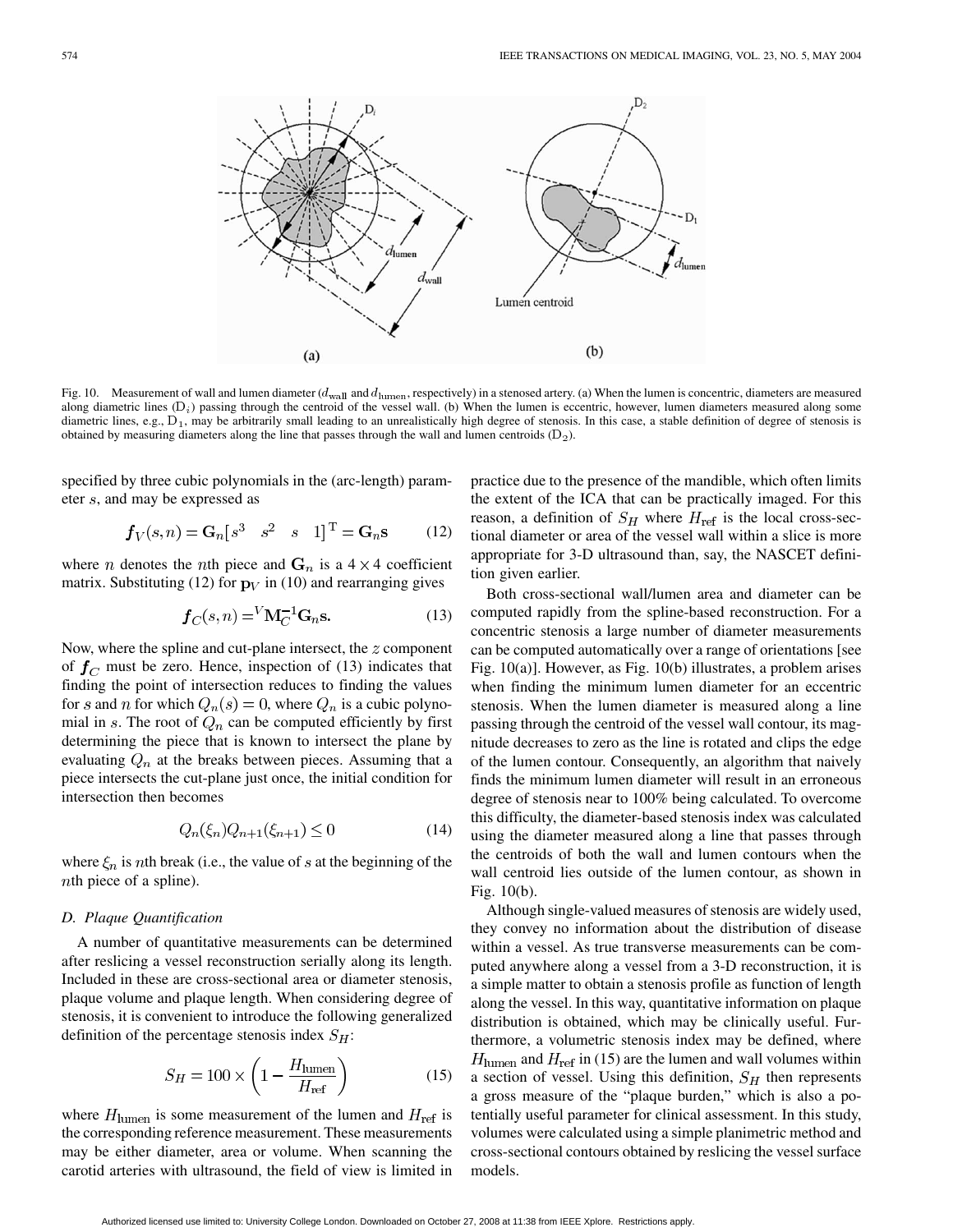

Fig. 11. Experimental setup used to investigate the accuracy of 3-D ultrasound reconstructions using a pulsatile phantom of the carotid bifurcation. The ends of the phantom were connected to silicone tubing and a blood mimicking fluid circulated using a physiological flow pump.

#### V. PHANTOM EXPERIMENTS

Three anthropomorphic phantoms of the human carotid bifurcation (R.G. Shelley Ltd, Ontario, Canada) were used to assess the accuracy of the reconstruction and quantification algorithms of 3-D ultrasound data *in vitro*. Each phantom was made from polyester tubing molded into the shape of a carotid bifurcation with dimensions derived by averaging angiographic measurements and embedded in a tissue-mimicking material [[69\]](#page-16-0), [\[70](#page-16-0)]. The process used to fabricate the phantom vessel is based on a novel technique using the low melting point metal, Cerrolow 117, and is described in [[70\]](#page-16-0). Smith *et al.* report a root mean square (rms) fabrication accuracy of 0.160 mm in the phantom lumen radius, estimated by comparing the specified dimensions with those measured from a radiograph at 100 locations [\[69](#page-16-0)]. The computer-aided-design (CAD) model used to machine the lumen casts for the phantoms were used as the ground truth geometry against which the accuracy of 3-D ultrasound reconstructions could be compared.

One carotid phantom with a normal geometry and two phantoms with eccentric ICA stenoses of 30 and 70% (determined using the NASCET method [[13\]](#page-15-0)) were used. Each phantom was placed in turn at the head of an examination couch in such a position and orientation to approximate the anatomical location of a patient carotid bifurcation. Fig. 11 illustrates the experimental setup used for imaging the phantoms. Silicone tubing was connected to the ends of the phantom and a blood-mimicking fluid (R.G. Shelley Ltd, Ontario, Canada) pumped through it using a physiological flow pump (Compuflow 1000 Flow System, R.G. Shelley Ltd, Ontario, Canada.) A physiologically realistic pressure waveform was generated by the pump to produce fluid velocities similar to those observed *in vivo* in the carotid arteries. Each phantom was scanned three times using the 3-D ultrasound system. Image acquisition was gated using a TTL trigger signal generated by the flow pump coincident with the peak of a simulated ECG R-wave. Acquired B-mode images were segmented and reconstructed using a value of 0.75 for the smoothing parameter. Examples of reconstructed phantom bifurcations are shown in Fig. 12.



Fig. 12. 3-D ultrasound reconstructions of the carotid artery phantoms used in this study. (a) Normal geometry. (b) Eccentric stenosis (30% ) in the ICA. (c) Eccentric stenosis (70%) in the ICA.



Fig. 13. The area of the region between two overlapping contours (shaded) was calculated to provide a measure of reconstruction accuracy.

For each phantom, a further 3-D reconstruction was obtained from the CAD data and used to estimate the geometric accuracy of each 3-D ultrasound reconstruction. The first step in the geometric analysis was to align each 3-D ultrasound reconstruction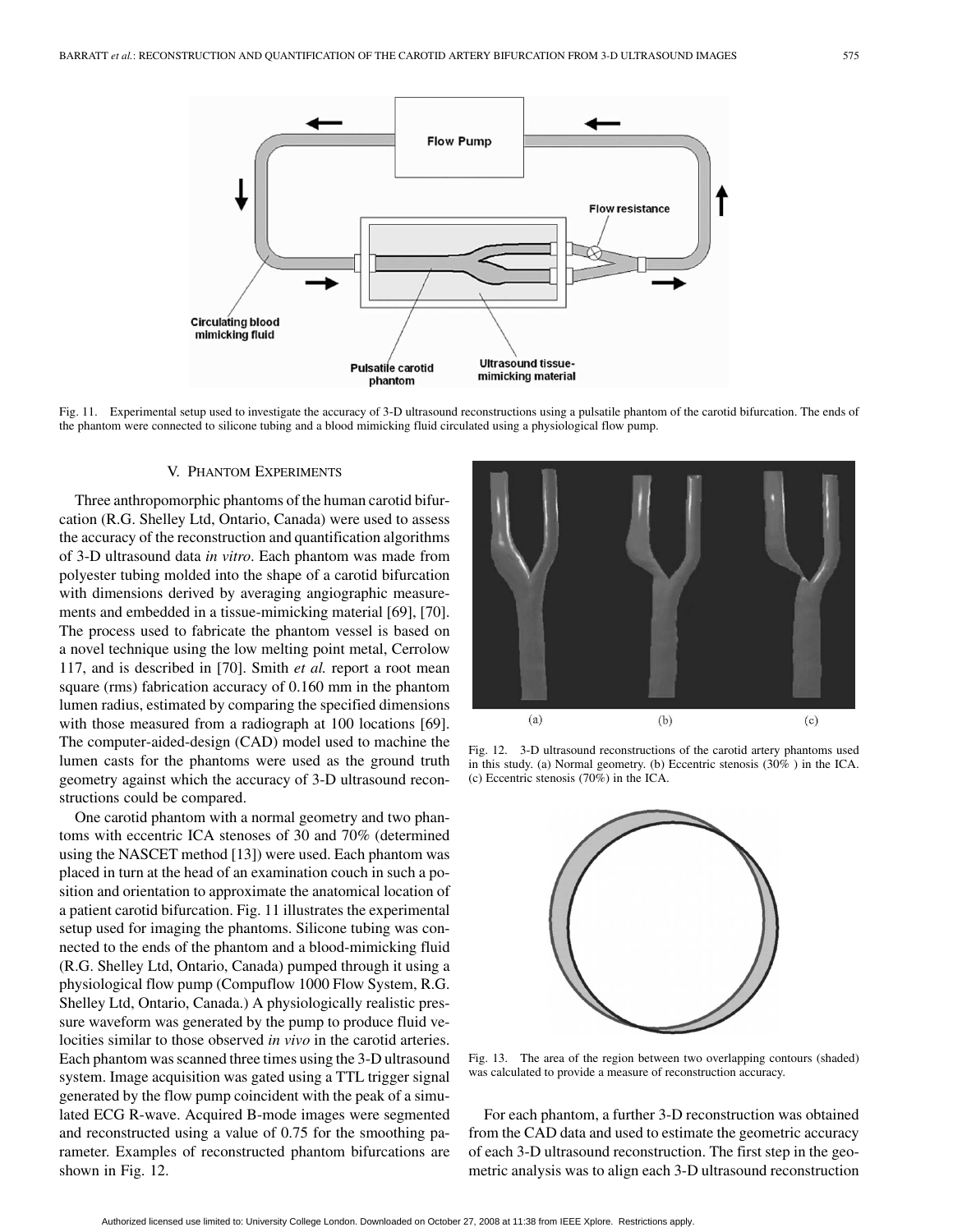| Phantom                        | RMS registration<br>error for vessel<br>central axis points<br>(mm) | Error in cross-sectional area<br>(mm <sup>2</sup> ) | Error in non-overlapping<br>cross-sectional area<br>$\text{mm}^2$ ) | Error in lumen<br>volume $(mm^3)$ |
|--------------------------------|---------------------------------------------------------------------|-----------------------------------------------------|---------------------------------------------------------------------|-----------------------------------|
| Normal geometry, Scan 1        | 0.24                                                                | $0.32 \pm 1.61$ (0.62 $\pm$ 4.30%)                  | $6.94 \pm 3.23$ (11.47 $\pm$ 2.50%)                                 | 19.86 (0.83%)                     |
| Normal geometry, Scan 2        | 0.18                                                                | $-0.55 \pm 1.40 (-1.46 \pm 3.15\%)$                 | $6.02 \pm 2.60$ (10.13 $\pm 2.57\%$ )                               | $-32.91(-1.37%)$                  |
| Normal geometry, Scan 3        | 0.19                                                                | $0.10 \pm 1.39$ (0.35 $\pm$ 4.31%)                  | $6.06 \pm 2.33$ (10.15 $\pm$ 1.48%)                                 | $6.79(0.28\%)$                    |
|                                |                                                                     |                                                     |                                                                     |                                   |
| 30% eccentric stenosis, Scan 1 | 0.14                                                                | $-1.16 \pm 1.40$ ( $-4.42 \pm 5.57\%$ )             | $4.64 \pm 1.35$ (10.22 $\pm$ 3.48%)                                 | $-69.96(-3.60\%)$                 |
| 30% eccentric stenosis. Scan 2 | 0.17                                                                | $-1.07 \pm 1.48$ ( $-3.52 \pm 5.65\%$ )             | $5.04 \pm 1.46$ (10.99 $\pm$ 3.20%)                                 | $-64.85(-3.33\%)$                 |
| 30% eccentric stenosis. Scan 3 | 0.26                                                                | $-1.39 \pm 1.66$ ( $-5.09 \pm 5.59\%$ )             | $5.89 \pm 1.82$ (13.38 $\pm 5.25\%$ )                               | $-84.48(-4.34\%)$                 |
|                                |                                                                     |                                                     |                                                                     |                                   |
| 70% eccentric stenosis, Scan 1 | 0.39                                                                | $-0.29 \pm 0.92$ ( $-1.76 \pm 6.19\%$ )             | $5.38 \pm 1.40$ (14.72 $\pm$ 6.29%)                                 | $-17.32(-1.06\%)$                 |
| 70% eccentric stenosis, Scan 2 | 0.46                                                                | $-1.50 \pm 1.71$ ( $-6.46 \pm 9.94\%$ )             | $7.18 \pm 2.83$ (18.36 $\pm$ 6.39%)                                 | $-89.98(-5.52\%)$                 |
| 70% eccentric stenosis, Scan 3 | 0.34                                                                | $-0.01 \pm 1.23$ ( $-1.20 \pm 9.78\%$ )             | $5.36 \pm 1.40$ (14.54 $\pm$ 5.82%)                                 | $-0.63$ $(-0.04\%)$               |
|                                |                                                                     |                                                     |                                                                     |                                   |

TABLE I ERRORS IN 3-D ULTRASOUND RECONSTRUCTIONS OF CAROTID BIFURCATION PHANTOMS

Measurements made from a CAD model were used as the ground truth.

All errors are expressed as a mean  $\pm$  SD. Percentage errors are given in parentheses.



Fig. 14. Sample cross-sectional lumen area plots calculated from a 3-D ultrasound reconstruction of the pulsatile carotid phantom with normal geometry. In each case, errors were calculated with respect to the "true" measurements made from a reconstruction of the CAD data used to fabricate the phantom.

with the corresponding CAD reconstruction. This was achieved by calculating the central axes for each vessel and registering points on the central axes of the 3-D ultrasound model to the corresponding points of the CAD model using a least-squares fit [[71\]](#page-16-0). The rms point-to-point distance following registration of these two point sets was calculated as one measure of geometric similarity between the models.

Once aligned, the CAD and 3-D ultrasound reconstructions were resliced in parallel transverse planes at 0.5-mm intervals to produce a series of cross-sectional contours. The areas of these contours in each slice were computed and compared. The nonoverlapping area, depicted in Fig. 13, between corresponding contours from the CAD and ultrasound models was also calculated as a further, more stringent, measure of geometric similarity. The numerical errors for all 9 reconstructions are summarized in Table I, and sample area plots for each phantom are shown in Figs. 14–16. It can be seen from the results presented that, overall, the phantom vessel surfaces reconstructed from 3-D ultrasound images were geometrically very similar to the surfaces reconstructed from CAD data.

Three stenosis indexes were also computed for each phantom reconstruction, summarized in Table II. Since the design of phantoms meant that only the vessel lumen could be imaged (although for the purposes of 3-D reconstruction the phantom lumen was treated as a smooth vessel wall), each local stenosis index was calculated by using a corresponding measurement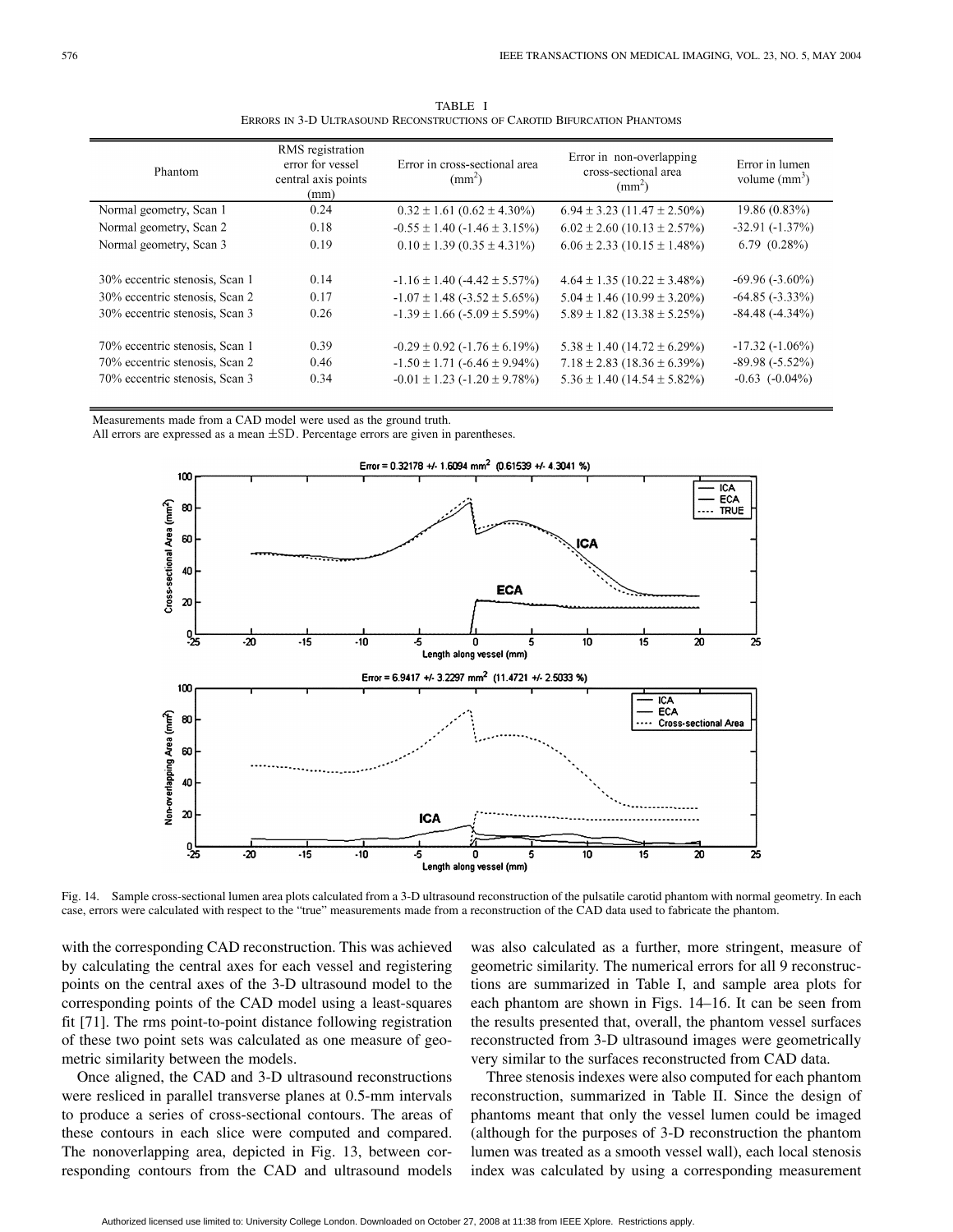

Fig. 15. Sample cross-sectional lumen area plots calculated from a 3-D ultrasound reconstruction of the pulsatile carotid phantom with 30% eccentric stenosis in the ICA. In each case, errors were calculated with respect to the "true" measurements made from a reconstruction of the CAD data used to fabricate the phantom.



Fig. 16. Sample cross-sectional lumen area plots calculated from a 3-D ultrasound reconstruction of the pulsatile carotid phantom with 70% eccentric stenosis in the ICA. In each case, errors were calculated with respect to the "true" measurements made from a reconstruction of the CAD data used to fabricate the phantom.

from the CAD reconstruction of the normal carotid bifurcation as the reference parameter. Again, the results presented in Table II indicate a good agreement between the vessel geometry reconstructed from 3-D ultrasound images and the "true" CAD-derived geometry.

## VI. PATIENT EVALUATION

## *A. Patient Data Sets*

In order to assess the applicability of the techniques described for carotid plaque quantification, eight different carotid bifur-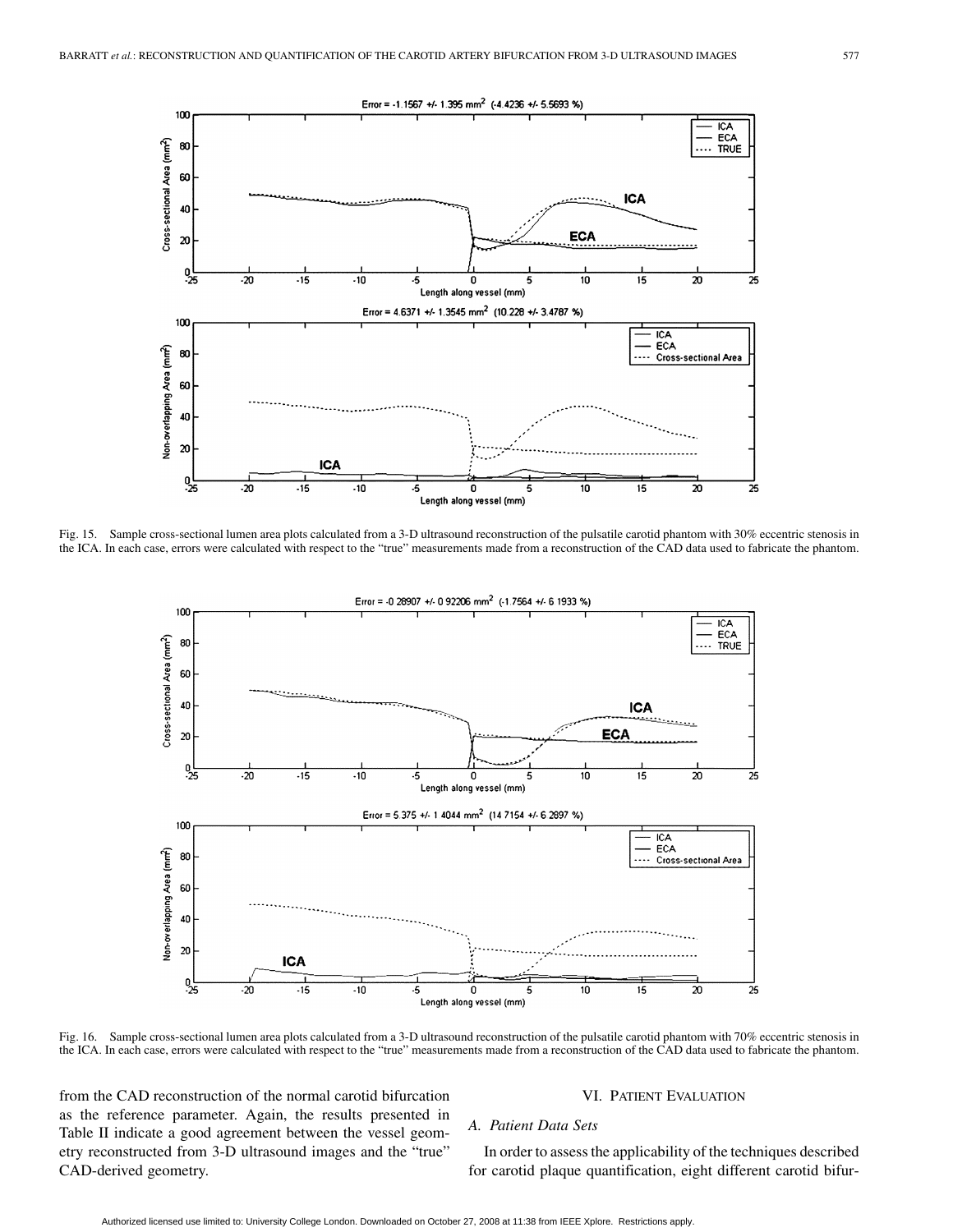| Phantom                        | NASCET diameter<br>stenosis index $(\frac{6}{9})^a$ | Local diameter stenosis<br>index $(\%)^a$ | Local area stenosis<br>index $(%)^b$ |
|--------------------------------|-----------------------------------------------------|-------------------------------------------|--------------------------------------|
| 30% eccentric stenosis, Scan 1 | 25.70 (27.87)                                       | 53.42 (54.78)                             | 78.29 (79.55)                        |
| 30% eccentric stenosis, Scan 2 | 29.37 (27.87)                                       | 55.72 (54.78)                             | 80.28 (79.55)                        |
| 30% eccentric stenosis, Scan 3 | 30.79 (27.87)                                       | 56.61 (54.78)                             | 81.06 (79.55)                        |
| 70% eccentric stenosis, Scan 1 | 73.76 (69.45)                                       | 83.70 (81.02)                             | 97.29 (96.40)                        |
| 70% eccentric stenosis, Scan 2 | 73.73 (69.45)                                       | 83.68 (81.02)                             | 97.30 (96.40)                        |
| 70% eccentric stenosis, Scan 3 | 70.23 (69.45)                                       | 81.51 (81.02)                             | 96.53 (96.40)                        |
|                                |                                                     |                                           |                                      |

TABLE II STENOSIS INDICES (%) CALCULATED FROM 3-D ULTRASOUND RECONSTRUCTIONS OF CAROTID BIFURCATION PHANTOMS

Values determined from the CAD reconstruction are given in parentheses.

<sup>a</sup>Calculated using the mean lumen diameter at the location of greatest narrowing in the internal carotid artery (i.e. smallest cross-sectional area).

<sup>b</sup>Calculated using the vessel area at the location of greatest narrowing in the internal carotid artery.



Fig. 17. Surface renderings of the wall and lumen surfaces of four patient carotid bifurcations reconstructed from 3-D ultrasound images. The wall and lumen surfaces are shown on the left and right, respectively, for each patient.

cations from eight patients with known carotid plaque were imaged using 3-D ultrasound. All patients provided written consent to be scanned, and the study was approved by the local hospital Research Ethics Committee. Of the eight datasets obtained, four were deemed to be inadequate for reliable analysis. The images of two of these datasets could not be segmented because of the presence of acoustic shadowing caused by calcified plaque, which precluded visualization of the plaque surface and the intima-media interface over a significant portion of the ICA. Another dataset, obtained from an obese patient, was rejected since the lumen boundary could not be clearly distinguished because of the large depth of the vessel combined with the short length of the ICA that could be imaged. This patient also had marked respiratory problems which led to significant errors in the localization of the vessel due to erratic motion as a result of difficulty with respiration. One further patient suffered from cardiac arrhythmia, which again resulted in unacceptable motion artifacts in the reconstructed vessel.

Fig. 17 shows the reconstructed wall and lumens for the remaining four patients scanned in this study. The plaque crosssectional area was computed along the complete length of each 3-D reconstruction, plotted in Fig. 18. These data were used to compute both the extent and volume of plaque, and implicitly quantify the distribution of plaque. The local degree of stenosis in the ICA was computed by reslicing the reconstructed ICA surfaces using slices transverse to the vessel central axis. Both diameter and area-based stenosis indexes were calculated, as shown in Fig. 19. A volumetric stenosis index was also calculated for each carotid bifurcation. The numerical results for each patient dataset are summarized in Table III.

## VII. DISCUSSION

From the preliminary *in vivo* evaluation carried out in this study, it is evident that the carotid arteries of a subgroup of patients are not amenable to assessment using 3-D ultrasound. It is difficult to estimate the true size of this subgroup from such a small sample, but it is likely to comprise arteries which give rise to well-known ultrasound image artifacts, which prevent the vessel wall and lumen from being adequately visualized (in particular, acoustic shadowing or poor signal in the obese patient). Such cases highlight a fundamental limitation of ultrasound imaging, which affects all modes including Doppler ultrasound, rather than a limitation that is peculiar to 3-D ultrasound. Nevertheless, the fact that ultrasound is used very widely for the assessment of carotid plaque, suggests that a significant number of disease arteries can be imaged to the extent that 3-D plaque quantification is feasible in a subgroup of the patient population. This, of course, must be considered within the context of the clear advantages of ultrasound in terms of safety and cost. Since freehand 3-D ultrasound is not a real-time imaging modality, which relies on ECG-gated acquisition to obtain serial images of the vessel at the same phase in the cardiac cycle, patients with cardiac arrhythmia present another group of patients for whom 3-D ultrasound imaging is problematic. Although respiratory motion was not found to introduce significant artifact for the majority of patients scanned in this study, patients who have difficulty in breathing should also be considered for exclusion from 3-D ultrasound assessment to avoid significant motion artifacts being introduced into the reconstruction, unless combined ECG- and respiratory-gated acquisition is employed.

In the work presented here, surface models of diseased carotid arteries were analyzed automatically to provide a number of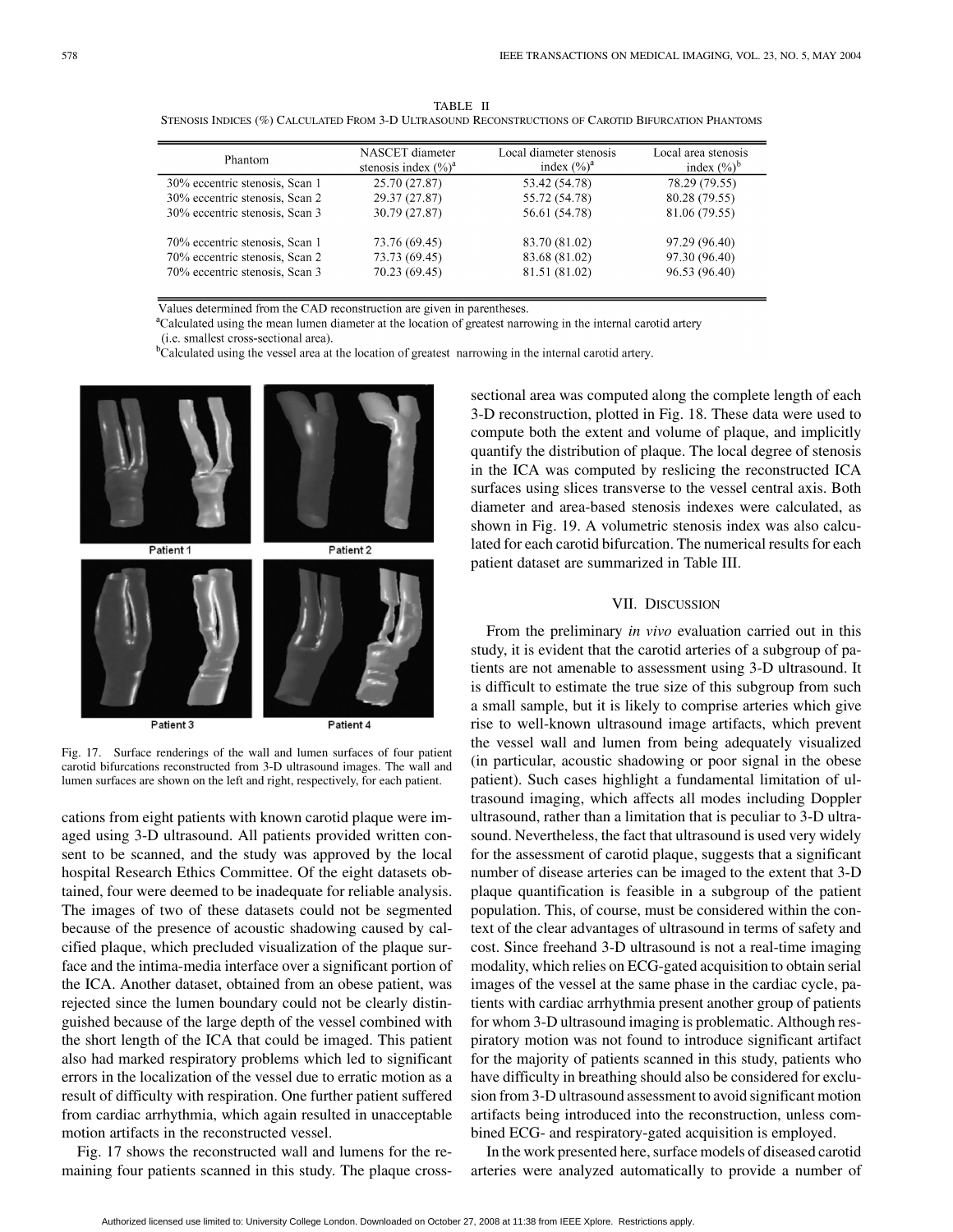

Fig. 18. Cross-sectional carotid plaque area plotted as a function of longitudinal distance along the vessel for each patient.

precise quantitative measures of severity of disease. We have chosen to determine clinically familiar stenosis indexes in addition to new measures that may be readily obtained from the 3-D ultrasound model. Unfortunately, the NASCET method for quantifying degree of stenosis, originally developed for use with planar X-ray angiograms, does not lend itself for use with ultrasound since the length of the proximal ICA that can be imaged is frequently limited to below about 25 mm. Therefore, reliable lumen diameter measurements in the distal ICA are generally impractical. Unlike the local stenosis indexes calculated in this study, the NASCET definition of degree of stenosis is also prone to underestimation of the true severity of disease, as discussed earlier.

The clinical utility of measures, such as plaque volume and volumetric stenosis, remains unknown. It is possible that some of these measures might aid in the identification and management of high-risk patients, either by providing a measure that more accurately reflects the true severity of disease in relation to the dimensions of the vessel wall, or by monitoring plaque progression indicated by changes in serial measurements. 3-D ultrasound analysis also has potential applications for monitoring response to drug therapies. One of the principal advantages of determining the degree of diameter stenosis from a 3-D reconstruction is the ability to precisely select transverse planes perpendicular to the vessel central axis. This has the potential to greatly reduce the variability associated with measurements made during conventional 2-D ultrasound imaging and increase the accuracy, although this has yet to be confirmed from clinical studies beyond the scope of this paper.

Due to the difficulty of reliable automatic or semi-automatic tools for segmenting diseased carotid arteries, in this study, vessel contours were delineated manually on acquired 2-D ultrasound images. Although some measures were taken to speed up the segmentation process, such as using an elliptical approximation for vessel wall cross sections, the time taken to segment wall and lumen contours is currently a significant impediment to the introduction of 3-D ultrasound into clinical practice. For this study, a patient 3-D data set took up to 40 min to segment, depending on the extent and geometric complexity of plaque. However, it should be borne in mind that for the patient data sets presented in this paper, most of the images acquired during a single sweep were segmented. In practice, this is not strictly necessary, and the 3-D reconstruction could be reasonably confined to the region where plaque is most significant in terms of size or in relation to clinical symptoms. Targeting the reconstruction in this way would reduce the segmentation time considerably, thus making the technique more practical for clinical purposes, but potentially at the expense of a more complete analysis of the total amount of plaque in the carotid arteries. The additional time required to perform a 3-D carotid ultrasound scan is minimal—a few minutes. Therefore, 3-D investigations may be easily added to the end of a routine ultrasound investigation without patient throughput being affected. With the above limitations in mind,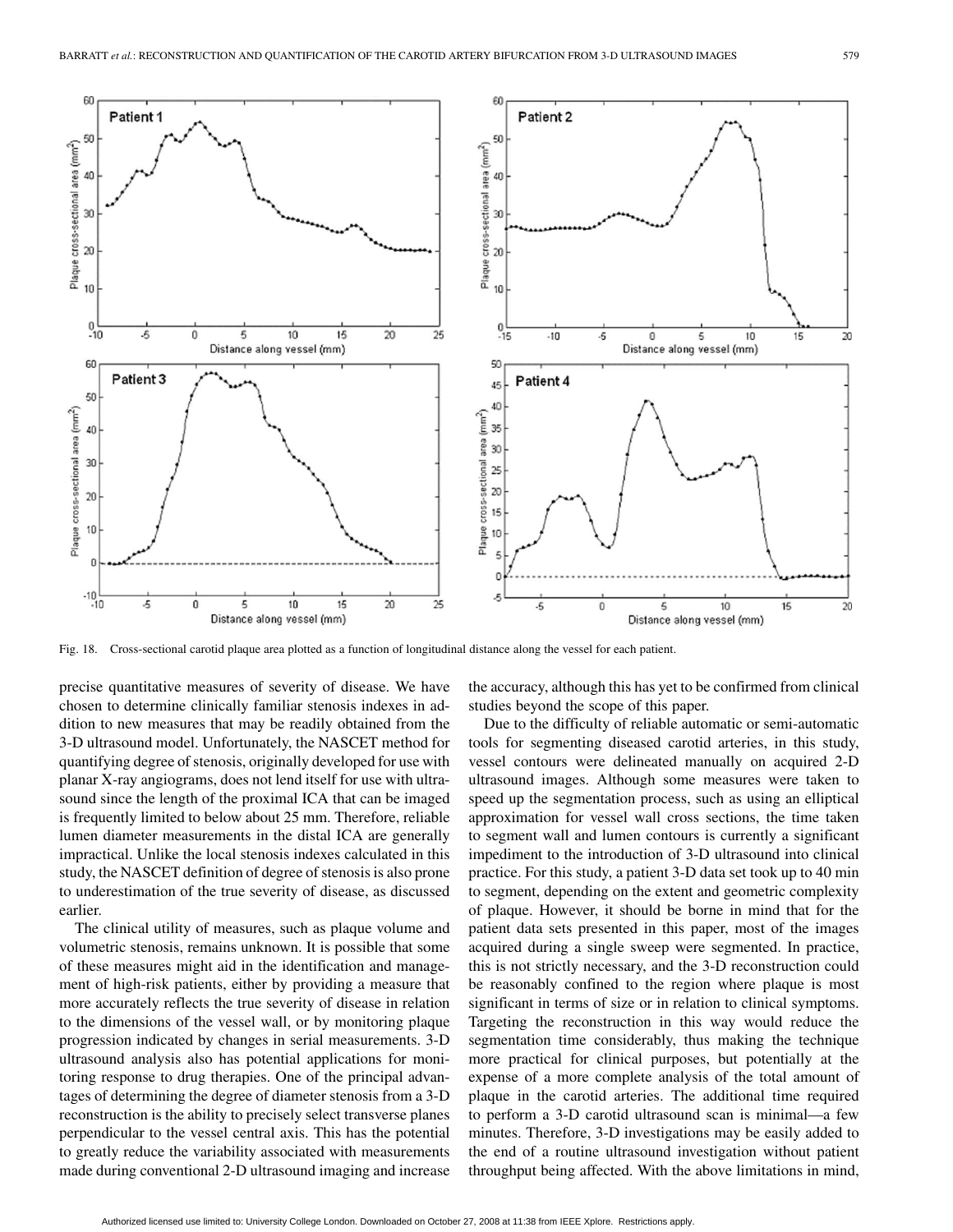

Fig. 19. Degree of stenosis plotted as a function of distance along the central axis of the ICA for each patient. At each point along the vessel, the degree of stenosis was calculated within a slice perpendicular to the central axis using three different definitions, as shown. The area, mean and maximum diameter stenosis indexes were calculated using the lumen cross-sectional area, and mean and minimum lumen diameters for each slice, respectively.

TABLE III QUANTITATIVE MEASURES OF CAROTID PLAQUE DETERMINED FROM 3-D ULTRASOUND RECONSTRUCTIONS FOR FOUR PATIENT ARTERIES

| Patient | Plaque<br>$extent$ (mm) | Plaque<br>volume $(mm^3)$ | Maximum local degree<br>of stenosis in the ICA<br>based on minimum<br>lumen diameter $(\% )$ | Maximum local degree<br>of stenosis in the $ICA$<br>based on mean lumen<br>diameter $(\% )$ | Maximum local<br>degree of stenosis<br>in the ICA based on<br>lumen area $(\% )$ | Volumetric<br>stenosis for<br>reconstructed<br>bifurcation $(\%)$ |
|---------|-------------------------|---------------------------|----------------------------------------------------------------------------------------------|---------------------------------------------------------------------------------------------|----------------------------------------------------------------------------------|-------------------------------------------------------------------|
|         | 32.50                   | 1120.76                   | 57                                                                                           | 50                                                                                          | 75                                                                               | 56                                                                |
| 2       | 30.40                   | 915.94                    | 62                                                                                           | 51                                                                                          | 59                                                                               | 41                                                                |
|         | 27.98                   | 781.93                    | 74                                                                                           | 74                                                                                          | 88                                                                               | 42                                                                |
| 4       | 22.34                   | 445.02                    | 45                                                                                           | 33                                                                                          | 44                                                                               | 33                                                                |

the technique is currently restricted to use within research studies where a detailed description of 3-D vascular geometry is required. One application where the current time overhead for generating 3-D reconstructions of the carotid bifurcation may be justified, however, is in the surgical planning of carotid endarterectomy.

In our reconstruction method, the geometry of the flow divider is defined implicitly by a number of intersecting surface splines. This approach is similar to that of Yim and colleagues, where bifurcating vessel surfaces were generated by merging overlapping vessel segments [\[65](#page-16-0)]. This solution was chosen because it is normally very difficult to locate the position of the flow-divider precisely from acquired ultrasound slices, due partly to the low resolution of ultrasound images in the elevational direction, and partly to the fact that during freehand acquisition images are typically obtained immediately proximal and distal to the flow divider, but not precisely at the flow divider. Hence, interpolation is necessary to reconstruct the surface geometry between these slices. Our solution requires the user to define two overlapping contours for the image immediately proximal to the flow divider, which is a quick and simple addition to the segmentation process. Once the vessel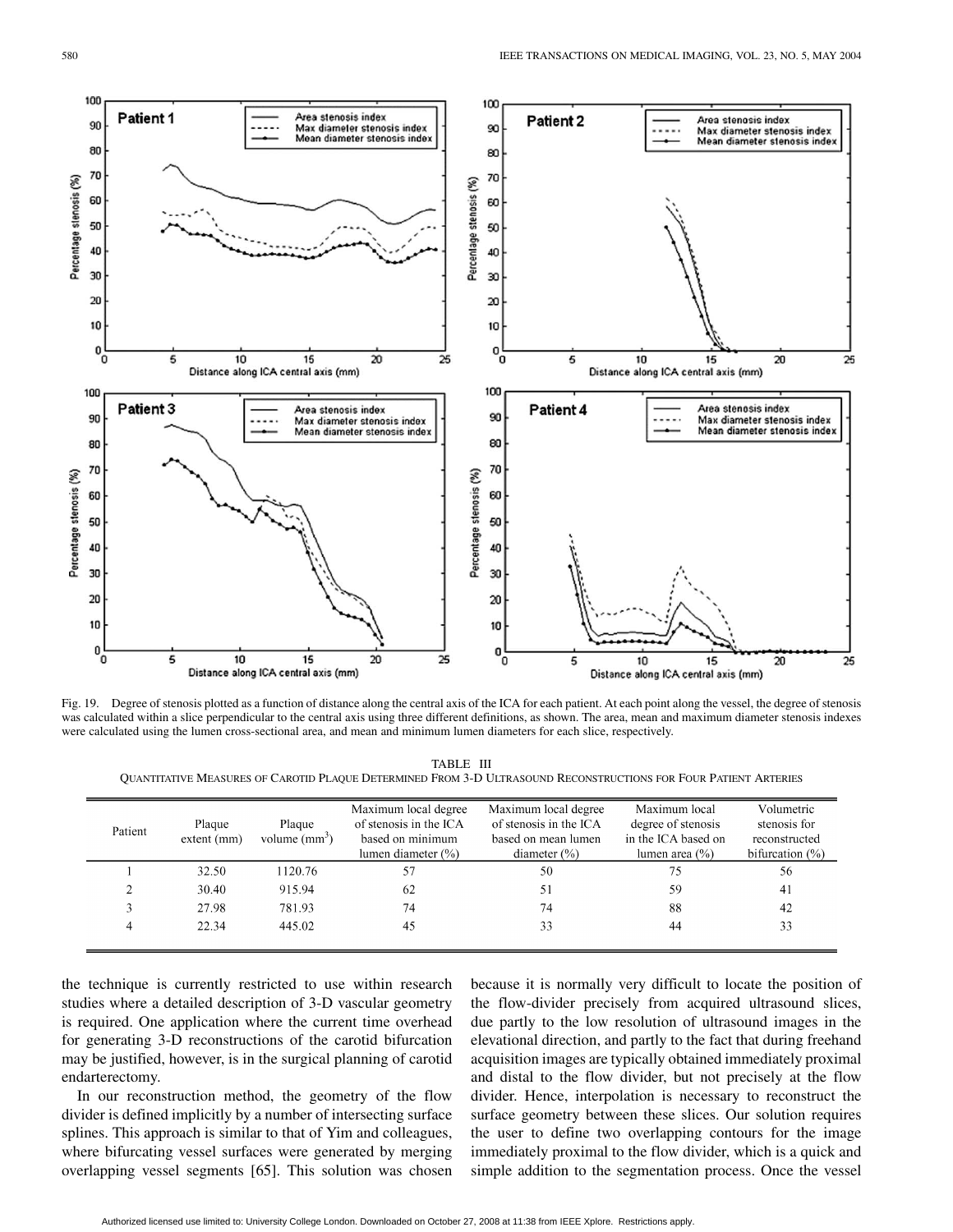<span id="page-14-0"></span>TABLE IV GEOMETRIC ACCURACY OF A 3-D ULTRASOUND RECONSTRUCTION OF PHANTOM CAROTID BIFURCATION (70% ICA STENOSIS) USING A RANGE OF DIFFERENT VALUES FOR THE SMOOTHING PARAMETER

| Smoothing<br>parameter, $p_{wall}$ | RMS registration<br>error for vessel<br>central axis points<br>(mm) | RMS error in<br>cross-sectional area<br>$\text{m}^2$ | RMS error in<br>non-overlapping<br>cross-sectional area<br>$\text{(mm}^{\scriptscriptstyle\angle}\text{)}$ | Error in lumen<br>volume $(mm3)$ |
|------------------------------------|---------------------------------------------------------------------|------------------------------------------------------|------------------------------------------------------------------------------------------------------------|----------------------------------|
| 0.005                              | 0.46                                                                | 2.32                                                 | 7.54                                                                                                       | $-40.47$                         |
| 0.010                              | 0.41                                                                | 1.41                                                 | 6.47                                                                                                       | $-26.23$                         |
| 0.050                              | 0.37                                                                | 1.01                                                 | 5.79                                                                                                       | $-8.65$                          |
| 0.100                              | 0.37                                                                | 1.02                                                 | 5.78                                                                                                       | $-6.41$                          |
| 0.500                              | 0.37                                                                | 1.11                                                 | 5.97                                                                                                       | $-6.32$                          |
| 1.000                              | 0.38                                                                | 1.23                                                 | 6.17                                                                                                       | $-6.65$                          |

surface has been reconstructed, redundant spline segments are removed automatically when the model is resliced in transverse sections to obtain cross-sectional wall/lumen contours.

In general, smoothing splines provide a compact parametric representation and a convenient way of incorporating a variable degree of smoothing into the reconstruction, governed by setting a global smoothing parameter. However, global smoothing may be undesirable in certain circumstances, for example, when localized artifacts or surface features are present. Therefore, extending the algorithm so that local smoothing could be applied would be desirable to extend its applicability.

Another important issue is the choice of the smoothing parameter used in the wall/lumen surface reconstruction. As stated previously, excessive smoothing should not be applied to the lumen in order to preserve irregular plaque surface features (i.e.,  $p_{\text{lumen}} = 1$ ). The vessel wall, on the other hand, may be reasonably assumed to be smooth, and, therefore, some smoothing is justified ( $p_{\text{wall}} = 0.75$  was used in this study). To investigate the effect of the smoothing parameter on reconstruction accuracy, the 3-D ultrasound data from the carotid bifurcation phantom with a 70% eccentric stenosis in the ICA was reconstructed using varying values for  $p_{\text{wall}}$ . Table IV illustrates the results. It can be seen that the reconstruction accuracy is robust over a relatively wide range of  $p_{\text{wall}}$ , although this may reflect the artificially high quality of images obtained from scanning a phantom, perhaps in combination with the reduction in slice misregistration due to initial centroid realignment.

The spline-based vessel surface representation is suitable for grid generation for modeling blood flow using CFD, although this application was not the focus of this study. Further details can be found in [\[72](#page-16-0)] and [\[73](#page-16-0)]. The reconstruction algorithm may be readily applied to vessels other than the carotid arteries. Currently, the method is unable to handle very tortuous vessels, where the z component of the central axis is not monotonic. It is also unsuitable for very wide bifurcations angles where images intersect the vessel obliquely, and, hence, no closed, elliptical wall contour can be obtained. Both of these limitations could be remedied by including an initial estimate of vessel central axes to guide the segmentation. This approach has been adopted by other researchers, but requires the availability of a volumetric data set, which is can be resliced in arbitrarily oriented planes. In the case of freehand 3-D ultrasound, the inclusion of an initial volume reconstruction step would then be necessary. Although this adds an extra stage of computation, which is avoided in our current implementation, it would allow intersecting images from a densely sampled dataset to be handled automatically and may suppress speckle artifact through 3-D compounding. Although this may make semi- or fully automatic segmentation of the vessel lumen more feasible, it is unlikely to replace the requirement for manual segmentation of the plaque and vessel wall. Thus, in practice, segmentation from (parallel) 2-D slices would still be necessary. An advantage of the approach described in this paper is that a prior volumetric reconstruction is not required, since segmentation is performed directly on the acquired 2-D ultrasound slices. This has the added potential benefit that image artifacts, which can sometimes be introduced by certain volumetric reconstruction methods, are avoided [[74\]](#page-16-0), [[75\]](#page-16-0).

Experiments on pulsatile carotid bifurcation phantoms suggest that accurate surface reconstructions can be obtained *in vitro* using our spline-based method, and several indexes of severity of carotid disease can be measured with high accuracy. The phantom carotid bifurcations used in this study may be considered to be anthropomorphic, but differ from real arteries in a few important respects. In particular, they have a planar geometry, with straight sections, and plaque is modeled by a smoothly reducing lumen cross section without the presence of a wall interface. Although the phantoms were considered adequate to demonstrate the upper bounds on the accuracy of our vessel reconstruction and quantification algorithms, more anatomically realistic phantoms, perhaps constructed from post-mortem specimens, would enable the methods to be evaluated under more realistic conditions. A comparison between the *in vivo* geometry of the normal carotid bifurcation reconstructed from 3-D ultrasound and black-blood MRA images, using the method described in this paper, can be found in [\[76](#page-16-0)].

#### ACKNOWLEDGMENT

The authors would like to thank M. Kerle for assistance in finding patient volunteers for this study.

#### **REFERENCES**

- [1] P. Picot, D. Rickey, R. Mitchell, R. Rankin, and A. Fenster, "Three-dimensional Doppler imaging," *Ultrasound Med. Biol.*, vol. 19, pp. 95–104, 1993.
- [2] A. Fenster, D. Lee, S. Sherebrin, R. Rankin, and D. Downey, "Threedimensional ultrasound imaging of the vasculature," *Ultrasonics*, vol. 36, pp. 629–633, 1998.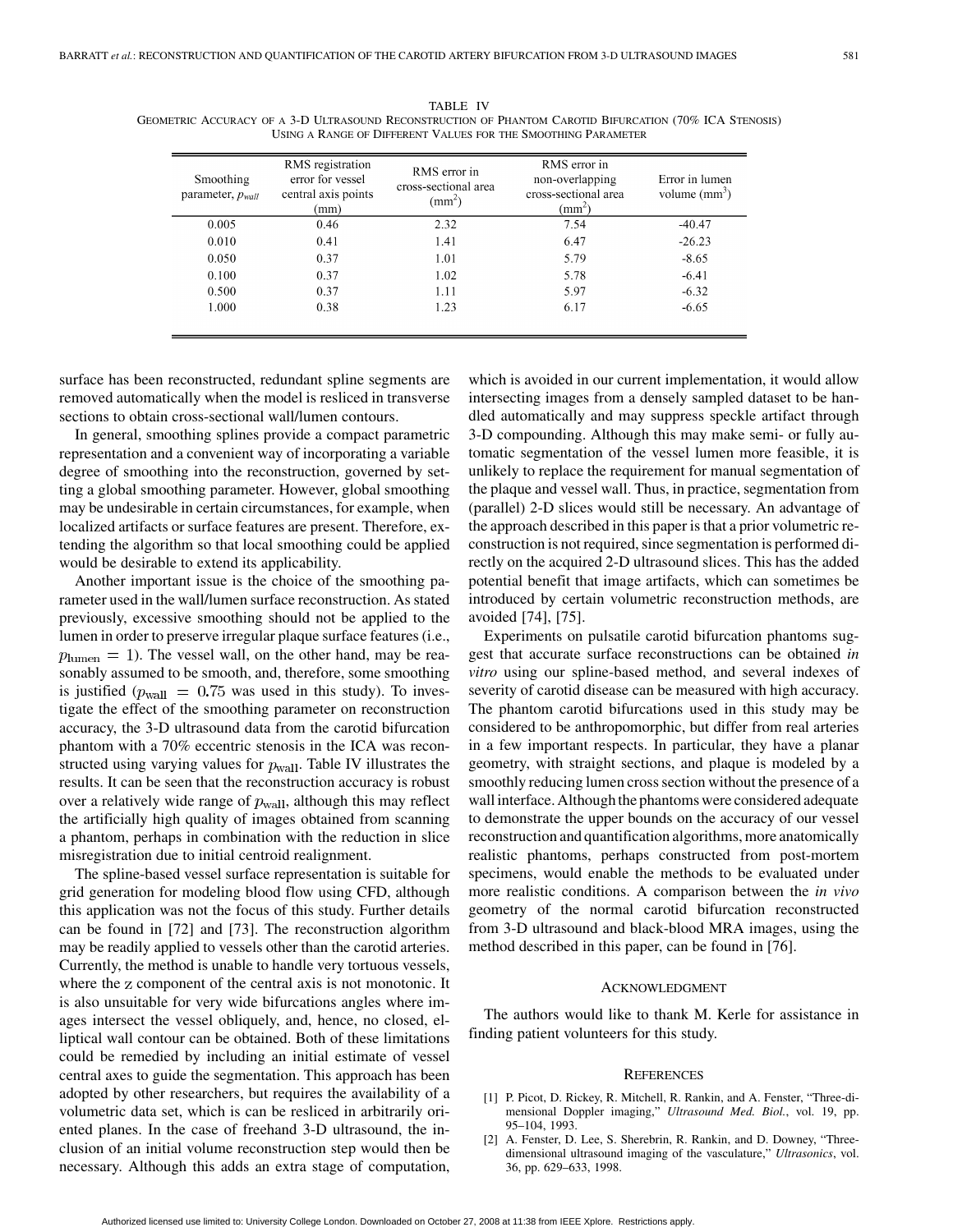- <span id="page-15-0"></span>[3] Z. Guo and A. Fenster, "Three-dimensional power Doppler imaging: A phantom study to quantify vessel stenosis," *Ultrasound Med. Biol.*, vol. 22, pp. 1059–1069, 1996.
- [4] C. Ritchie, W. Edwards, L. Mack, D. Cyr, and Y. Kim, "Three-dimensional ultrasonic angiography using power-mode Doppler," *Ultrasound Med. Biol.*, vol. 22, pp. 277–286, 1996.
- [5] K. Wang, R. Dutton, and C. Taylor, "Improving geometric model construction for blood flow modeling," *IEEE Eng. Med. Biol. Mag.*, vol. 18, pp. 33–39, 1999.
- [6] U. G. Schulz and P. M. Rothwell, "Major variation in carotid bifurcation anatomy: A possible risk factor for plaque development?," *Stroke*, vol. 32, pp. 2522–2529, Nov. 2001.
- [7] J. Moore, D. Steinman, and C. Ethier, "Computational blood flow modeling: Errors associated with reconstructing finite element models from magnetic resonance images," *J. Biomech.*, vol. 31, pp. 179–184, 1998.
- [8] Q. Long, X. Y. Xu, B. Ariff, S. Thom, A. Hughes, and A. Stanton, "Reconstruction of blood flow patterns in a human carotid bifurcation: A combined CFD and MRI study," *J. Magn. Reson. Imag.*, vol. 11, pp. 299–311, 2000.
- [9] G. Ailawadi, J. C. Stanley, S. Rajagopalan, and G. R. Upchurch Jr., "Carotid stenosis: Medical and surgical aspects," *Clin. Cardiol.*, vol. 20, pp. 599–609, Nov. 2002.
- [10] A. Long, E. Lepoutre, E. Corbillon, and A. Branchereau, "Critical review of non- or minimally invasive methods (Duplex ultrasonography, MR-aniography and CT-angiography) for evaluating stenosis of the proximal internal carotid artery," *Eur. J. Vasc. Endovasc. Surg.*, vol. 24, pp. 43–52, 2002.
- [11] P. M. Rothwell, "Incidence, risk factors and prognosis of stroke and TIA: The need for high-quality, large-scale epidemiological studies and metaanalyses," *Cerebrovasc. Dis.*, vol. 16, pp. 2–10, 2003.
- [12] K. Modaresi, T. Cox, P. Summers, J. Jarosz, H. Verma, P. Taylor, and T. Padayachee, "Comparison of intra-arterial digital subtraction angiography, magnetic resonance angiography and Duplex ultrasonography for measuring cartotid artery stenosis," *Br. J. Surg.*, vol. 86, pp. 1422–1426, 1999.
- [13] North American Symptomatic Carotid Endarterectomy Trial (NASCET) Steering Committee, "North american symptomatic carotid endarterectomy trial: Methods, patient characteristics, and progress," *Stroke*, vol. 22, pp. 711–720, 1991.
- [14] North American Symptomatic Carotid Endarterectomy Trial Collaborators, "Beneficial effect of carotid endarterectomy in symptomatic patients with high-grade carotid stenosis," *N. Eng. J. Med.*, vol. 325, pp. 445–453, 1991.
- [15] European Carotid Surgery Trialists' Collaborative Group, "Randomised trial of endarterectomy for recently symptomatic carotid stenosis: Final results of the MRC european carotid surgery trial," *Lancet*, vol. 351, pp. 1379–1386, 1998.
- [16] P. M. Rothwell, S. A. Gutnikov, and C. P. Warlow, "Reanalysis of the final results of the European Carotid Surgery Trial," *Stroke*, vol. 34, pp. 514–523, Feb. 2003.
- [17] P. M. Rothwell, M. Eliasziw, S. A. Gutnikov, A. J. Fox, D. W. Taylor, M. R. Mayberg, C. P. Warlow, and H. J. Barnett, "Analysis of pooled data from the randomised controlled trials of endarterectomy for symptomatic carotid stenosis," *Lancet*, vol. 361, pp. 107–116, Jan. 2003.
- [18] P. Sidhu and P. Allan, "Ultrasound assessment of internal carotid artery stenosis," *Clin. Radiol.*, vol. 52, pp. 654–658, 1997.
- [19] W. Zwiebel, "Doppler evaluation of carotid stenosis," in *Introduction to Vascular Ultrasonography*, Fourth ed, W. Zwiebel, Ed. Philadelphia, PA: Saunders, 1999, pp. 137–154.
- [20] A. V. Alexandrov, D. S. Brodie, A. McLean, P. Hamilton, J. Murphy, and P. N. Burns, "Correlation of peak systolic velocity and angiographic measurement of carotid stenosis revisited," *Stroke*, vol. 28, pp. 339–342, 1997.
- [21] M. Hunink, J. Polak, M. Barlan, and D. O'Leary, "Detection and quantification of carotid artery stenosis: Efficacy of various Doppler velocity parameters," *Amer. J. Roentgenol.*, vol. 160, pp. 619–625, 1993.
- [22] P. J. Nederkoorn, W. P. Mali, B. C. Eikelboom, O. E. Elgersma, E. Buskens, M. G. Hunink, L. J. Kappelle, P. C. Buijs, A. F. Wust, L. A. van der, and G. Y. van der, "Preoperative diagnosis of carotid artery stenosis: Accuracy of noninvasive testing," *Stroke*, vol. 33, pp. 2003–2008, Aug. 2002.
- [23] G. Moneta et al., "Screening for asymptomatic internal carotid artery stenosis: Duplex criteria for discriminating 60% to 90% stenosis," *J. Vasc. Surg.*, vol. 21, pp. 989–994, 1995.
- [24] J. Carpenter, F. Lexa, and J. Davis, "Determination of Duplex Doppler ultrasound criteria appropriate to the north american symptomatic carotid endarterectomy trial," *Stroke*, vol. 27, pp. 695–699, 1996.
- [25] E. G. Grant, A. J. Duerinckx, S. ElSaden, M. L. Melany, G. Hathout, P. Zimmerman, S. N. Cohen, R. Singh, and J. D. Baker, "Doppler sonographic parameters for detection of carotid stenosis: Is there an optimum method for their selection?," *Amer. J. Roentgenol.*, vol. 172, pp. 1123–1129, 1999.
- [26] E. Grant, A. Duerinckx, S. E. Saden, M. Melany, G. Hathout, P. Zimmerman, A. Marumoto, S. Cohen, and J. Baker, "Ability to use Duplex ultrasound to quantify internal carotid arterial stenosis: Fact or fiction?," *Radiology*, vol. 214, pp. 247–252, 2000.
- [27] D. J. Dippel, A. deKinkelder, S. M. Bakker, F. vanKooten, H. vanOverhagen, and P. J. Koudstaal, "The diagnostic value of color Duplex ultrasound for symptomatic carotid stenosis in clinical practice," *Neuroradiology*, vol. 41, pp. 1–8, 1999.
- [28] P. M. Rothwell, R. J. Gibson, R. Villagra, R. Sellar, and C. P. Warlow, "The effect of angiographic technique and image quality on the reproducibility of measurement of carotid stenosis and assessment of plaque surface morphology," *Clin. Radiol.*, vol. 53, pp. 439–443, June 1998.
- [29] S. Glagov, E. Weisenberg, C. Zarins, R. Stanunavicius, and G. Kolettis, "Compensatory enlargement of human atherosclerotic coronary arteries," *N. Eng. J. Med.*, vol. 316, pp. 1371–1375, 1986.
- [30] V. Dzau and G. Gibbons, "Vascular remodeling: Mechanisms and implications," *J. Cardiovasc. Pharmacol.*, vol. 21, 1993.
- [31] G. Gibbons and V. Dzau, "The emerging concept of vascular remodeling," *N. Eng. J. Med.*, vol. 330, pp. 1431–1438, 1994.
- [32] E. N. Arnett *et al.*, "Coronary artery narrowing in coronary heart disease: Comparison of cine-angiography and necropsy findings," *Ann. Intern. Med.*, vol. 91, pp. 350–356, 1979.
- [33] P. Arbeille, M. H. Bouin-Pineau, and S. Herault, "Accuracy of the main Doppler methods for evaluating the degree of carotid (continuous wave, pulsed wave, and color Doppler)," *Ultrasound Med. Biol.*, vol. 25, pp. 65–73, 1999.
- [34] R. D. Henderson, D. A. Steinman, M. Eliasziw, and H. J. M. Barnett, "Effect of contralateral carotid artery stenosis on carotid ultrasound velocity measurements," *Stroke*, vol. 31, pp. 2636–2640, 2000.
- [35] P. R. Hoskins, "Accuracy of maximum velocity estimates made using Doppler ultrasound systems," *Br. J. Radiol.*, vol. 69, pp. 172–177, 1996.
- [36] J. Meyer, R. Khalil, N. Obuchowski, and L. Baus, "Common carotid artery: Variability of Doppler US velocity measurements," *Radiology*, vol. 204, pp. 339–341, 1997.
- [37] R. Mikkonen, J. Kreula, and P. Virkkunen, "Reproducibility of Doppler ultrasound measurements," *Acta Radiologica*, vol. 37, pp. 545–550, 1996.
- [38] C. Ranke, P. Hendrickx, U. Roth, F. Brassel, A. Creutzig, and K. Alexander, "Color and conventional image-directed Doppler ultrasonography: Accuracy and sources of error in quantitative blood flow measurements," *J. Clin. Ultrasound*, vol. 20, pp. 187–193, 1992.
- [39] C. Ranke, A. Creutzig, H. Becker, and H.-J. Trappe, "Standardization of carotid ultrasound. A hemodynamic method to normalize for interindividual and interequipment variability," *Stroke*, vol. 30, pp. 402–406, 1999.
- [40] R. Scissons *et al.*, "Doppler peak systolic velocity measurements: Correction of angle-dependent errors," *J. Vasc. Tech.*, vol. 21, pp. 233–236, 1997.
- [41] A. Steinman *et al.*, "Sources of error in maximum velocity estimation using linear phased-array Doppler systems with steady flow," *Ultrasound Med. Biol.*, vol. 27, pp. 655–664, 2001.
- [42] H. G. Beebe, S. X. SallesCunha, R. P. Scissons, S. M. Dosick, R. C. Whalen, S. S. Gale, J. P. Pigott, and A. J. Seiwert, "Carotid arterial ultrasound scan imaging: A direct approach to stenosis measurement," *J. Vasc. Surg.*, vol. 29, pp. 838–844, 1999.
- [43] A. H. Rotstein, R. N. Gibson, and P. M. King, "Direct B-mode NASCETstyle stenosis measurement and Doppler ultrasound as parameters for assessment of internal carotid artery stenosis," *Australas. Radiol.*, vol. 46, pp. 52–56, Mar. 2002.
- [44] C. P. Allott, C. D. Barry, R. Pickford, and J. C. Waterton, "Volumetric assessment of carotid artery bifurcation using freehand-acquired, compound 3D ultrasound," *Br. J. Radiol.*, vol. 72, pp. 289–292, 1999.
- [45] A. Delcker and C. Tegeler, "Influence of ECG-triggered data acquisition on reliability for carotid plaque volume measurements with a magnetic sensor three-dimensional ultrasound system," *Ultrasound Med. Biol.*, vol. 24, pp. 601–605, 1998.
- [46] A. Delcker and H. Diener, "Quantification of atherosclerotic plaques in carotid arteries by three-dimensional ultrasound," *Br. J. Radiol.*, vol. 67, pp. 672–678, 1994.
- [47]  $\rightarrow$  "3D-ultrasound of the carotid arteries," *Eur. J. Ultrasound*, vol. 1, pp. 337–344, 1994.